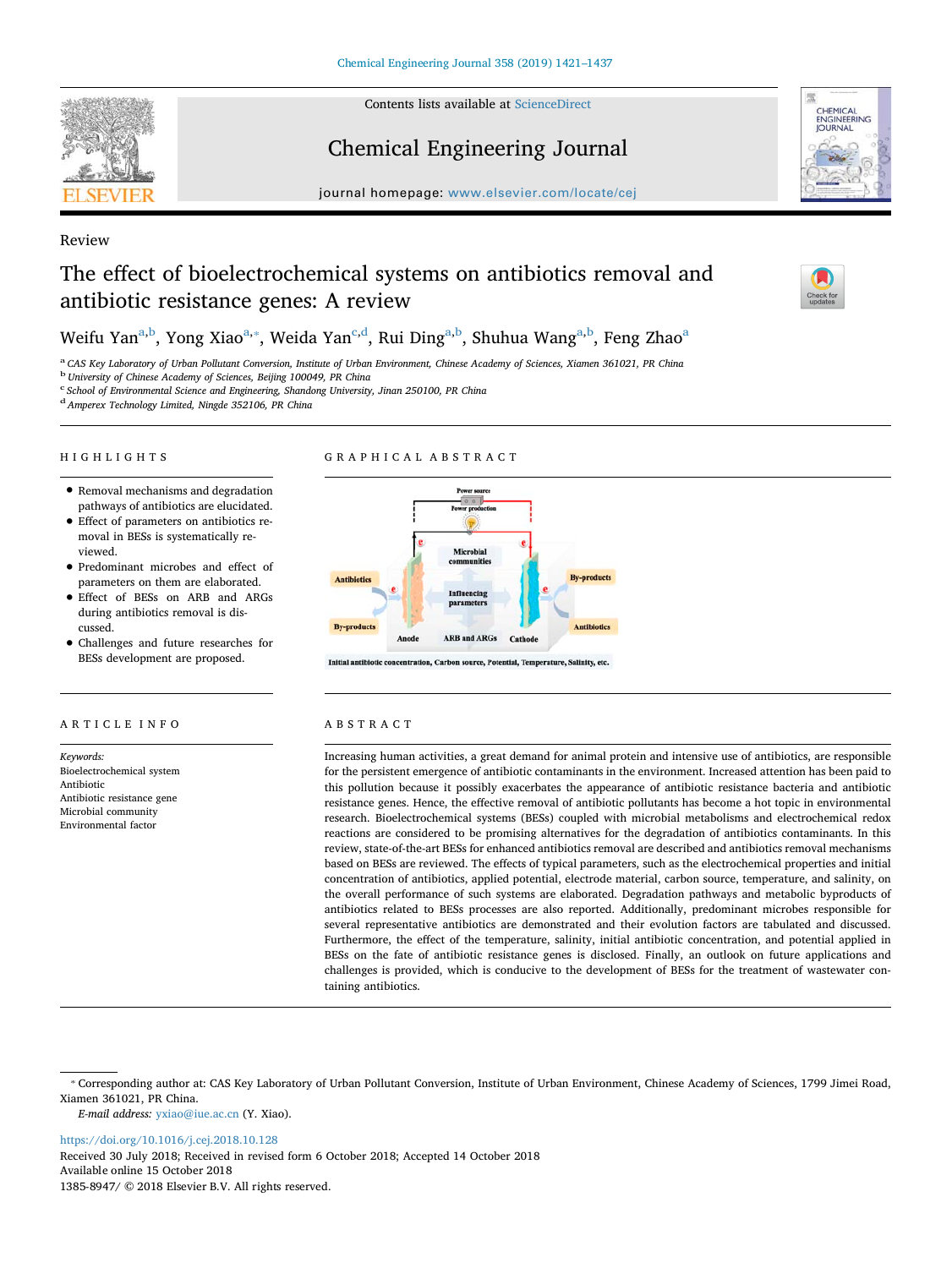| Nomenclature |                                    |             | hydrazinecarboxamide                               |
|--------------|------------------------------------|-------------|----------------------------------------------------|
|              |                                    | AMN         | [(5-amino-2-furyl)-methylene]-hydrazinecarboxamide |
| <b>BES</b>   | bioelectrochemical system          | NFF         | (5-nitro-2-furyl)-methanamine                      |
| MEC          | microbial electrolysis cell        | MFC.        | microbial fuel cell                                |
| <b>WWTP</b>  | waste water treatment plant        | <b>SBBR</b> | sequencing batch biofilm reactor                   |
| ARG          | antibiotics resistance gene        | <b>PCR</b>  | polymerase chain reaction                          |
| <b>CV</b>    | cyclic voltammetry                 | ARB         | antibiotic resistant bacteria                      |
| CAP          | chloramphenicol                    | <b>SHE</b>  | standard hydrogen electrode                        |
| NFZ          | nitrofurazone                      | SMX         | sulfamethoxazole                                   |
| 3A5MI        | 3-amino-5-methylisoxazole          | SDZ.        | sulfadiazine                                       |
| AMH          | [(5-hydroxyamino-2-furyl)-methyl]- |             |                                                    |
|              |                                    |             |                                                    |

# **1. Introduction**

Nowadays antibiotic contaminants extensively enter many environment matrixes and are considered as emerging contaminants of concern [\[1–3\]](#page-14-0). This issue raises serious concerns for public health because the ecological balance is endangered and it poses a persistent pressure on antibiotic resistant bacteria (ARB) and antibiotic resistance genes (ARGs) [\[4–8\]](#page-14-1). Moreover, because of human activities, ARB and ARGs move around the globe at an unprecedented scale compared to the past billion years [\[9\]](#page-14-2). Hence, the worldwide occurrence of antibiotics contamination requires effective and economical treatments to eliminate these pollutants, which has become a hot topic in environmental research.

Different treatments with considerable removal efficiencies with respect to antibiotic residuals were developed in recent years. Advanced oxidation processes (AOPs) attract attentions due to their robust removal efficiencies [\[10,11\]](#page-14-3). But they are cost-prohibitive for full mineralization of antibiotics and possibly produce sub-active toxic byproducts [\[12\].](#page-14-4) The antibiotics removal efficiencies of adsorption processes and membrane technologies are satisfying [\[13,14\]](#page-14-5). But these techniques are unable to ultimately degrade antibiotics and are markedly impaired by the presence of other organic contaminants [\[14\]](#page-14-6). Biological methods catch attentions mainly with respect to their high versatile performance for *in situ* application, but they are usually timeconsuming techniques [\[15–17\].](#page-14-7)

Bioelectrochemical systems (BESs), including microbial fuel cells (MFCs) and microbial electrolysis cells (MECs), coupled with microbial metabolisms and electrochemical redox reactions are considered to be promising alternatives for the degradation of biorefractory contaminants [\[18–21\].](#page-15-0) Compared with the aforementioned techniques, BESs show the following advantages: (1) cost-effective operation: without additional reductant usage in biocathodes and any external power input, BESs exhibit high antibiotics removal efficiencies ([Table 1\)](#page-2-0); (2) eco-friendliness: 3-amino-5-methylisoxazole (3A5MI), a highly biotoxic intermediate of sulfamethoxazole (SMX), is further degraded in MFCs [\[22\]](#page-15-1). The use of biocathodes also circumvents the production of highly toxic byproducts from chloramphenicol (CAP) and nitrofurazone (NFZ) [\[23,24\]](#page-15-2); (3) versatile treatment of solid-phase matrixes: Zhang *et al.* reported good performances of three-dimensional biofilm electrode reactors for the antibiotics removal in solid-phase environments [\[25\]](#page-15-3); and (4) integration possibilities with other technologies: MFCs coupled with AOPs, adsorption methods, and constructed wetlands for various antibiotics removal were investigated, which are illustrated in [Fig. 1.](#page-3-0)

The objective of this paper is to give a comprehensive review about the effect of BESs on antibiotics pollutants and ARGs. Therefore, this review firstly focuses on the application of BESs to seven classes of antibiotics degradation, which are tabulated in [Table 1.](#page-2-0) Based on illustrating the antibiotics removal mechanisms of BESs, the effect of various operating parameters on the performance of BESs are elaborated. Degradation pathways and representative metabolic products of antibiotics are disclosed. Additionally, predominant microbes

responsible for several representative antibiotics are demonstrated and their evolution is tabulated and discussed. The effect of BESs on the fate of ARB and ARGs during antibiotics removal is also addressed. Finally, challenges and outlooks are discussed, which aids the acquisition of knowledge about biocatalyst mechanisms and contributes to the de-

#### **2. Antibiotics removal mechanisms based on BESs**

velopment of BESs in different matrixes.

Considering the different operation modes of BESs used to degrade antibiotics, the removal mechanisms can be divided into the following three categories:

In category A ([Fig. 2](#page-3-1)A), mostly MFCs are operated, which consist of a biological anode and abiotic cathode. Potassium ferricyanide (operated as two-chamber MFC) or oxygen (operated as single-chamber air cathode MFC) are usually used as electron acceptors in the abiotic cathode [\[50\].](#page-15-4) In biological anodes, antibiotics serve as electron donors and carbon sources. Exoelectrogenic microbes and degrading antibiotic bacteria, which attach to the anodes to form biofilms within extracellular polymeric substances, are responsible for the reduction of an overpotential of biorefractory antibiotic parents and their metabolites. Anaerobic biodegradation coupled with electrical stimulation is a key mechanism in MFCs, contributing to the mineralization of antibiotics. Persistent electrical stimulation can provide electrons to the microenvironment and stimulate the microbial metabolism through direct or indirect electron transfer to bacterial cells [\[51\].](#page-15-5) The stimulated microorganisms metabolize antibiotics quickly by secreting enzymes, for example, SMX and its byproduct 3A5MI [\[22\].](#page-15-1)

In category B ([Fig. 2](#page-3-1)B), the systems are usually operated as biocathodes, that is, an MEC with external energy supply, because the reduction potentials of antibiotics are always higher at the biological anode [\[52\].](#page-15-6) The anodes of this system are always operated as microbial anodes to reduce the overall power consumption. The degradation mechanism of antibiotics in this system mainly involves direct electrochemical reduction and biodegradation reactions. Antibiotics accept electrons from the cathode and are directly reduced through electrochemical reduction. Additionally, microbes flourishing in cathode electrodes as biocatalysts accelerate the reduction of antibiotics by reducing their overpotential. Representative examples include CAP and NFZ [\[23,24\]](#page-15-2). The systems can also be operated as a biocathode without external power supply if the antibiotics have a higher reduction potential than the biological anode.

In category C ([Fig. 2](#page-3-1)C), modified materials are often used in the BES cathode to generate radical species, which attack and degrade target antibiotics. This process mainly involves the following reactions: (i) electrons generated by bioanode transfer to the surface of the cathodic material through an external circuit; (ii) cathodic material accepting electrons to reduce dissolved oxygen or air from pumps for the production of H<sub>2</sub>O<sub>2</sub>, i.e.  $O_2 + 2e^- + 2H^+ \rightarrow H_2O_2$ ; and (iii) H<sub>2</sub>O<sub>2</sub> under ultraviolet light or cathodic material can generate radical species, such as hydroxyl radicals  $(\cdot$ OH), which oxidize and destroy antibiotics parents, i.e.  $H_2O_2 + hv \rightarrow 2OH \cdot$  and Antibiotic + OH $\cdot \rightarrow$  Degradation products.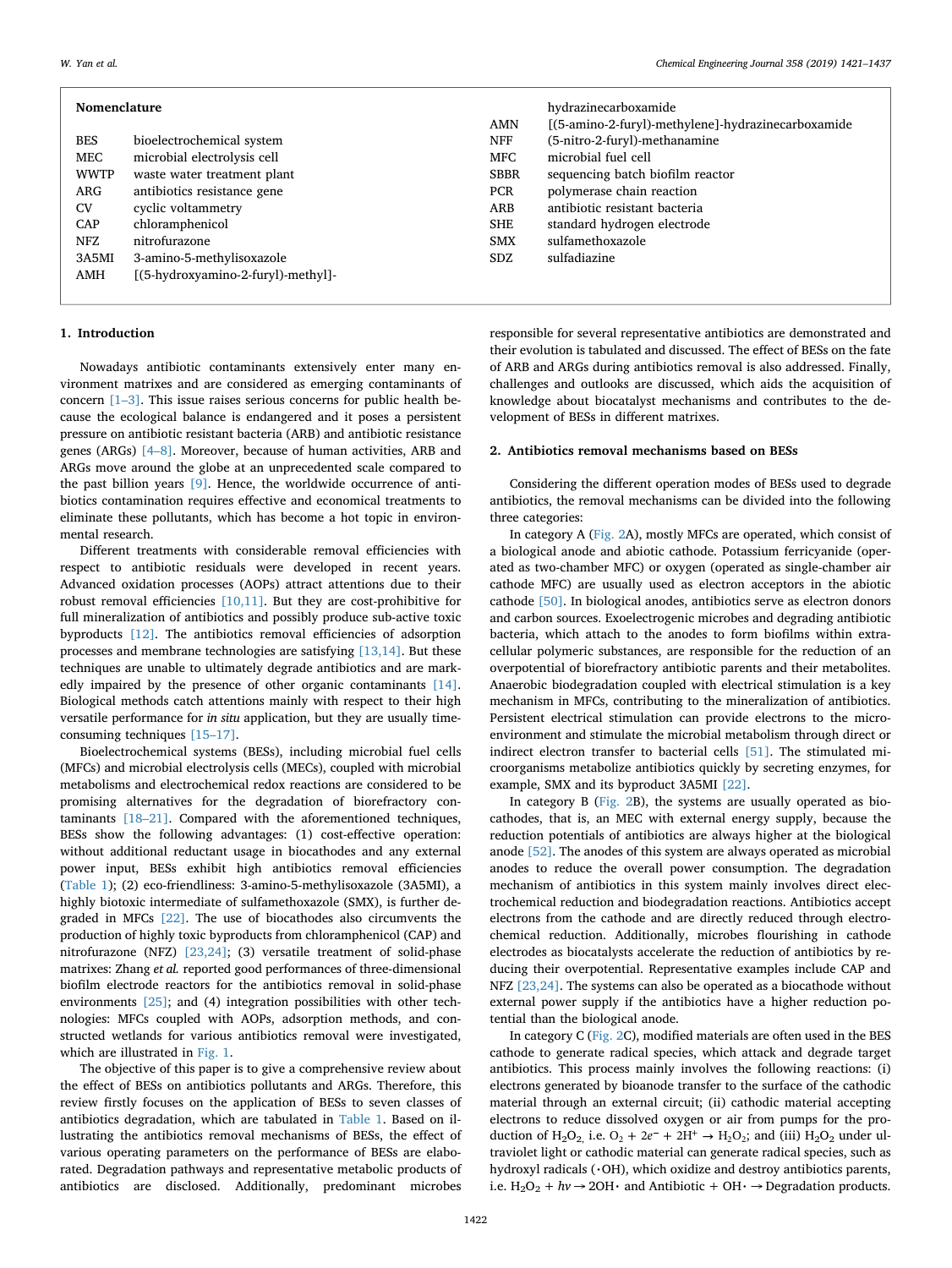<span id="page-2-0"></span>

| Researches using bioelectrochemical systems for antibiotics removal.<br>Classes of Antibiotics Configuration | Inoculation    |                                       | ERIT                       | Initial Concentration        | Removal Efficiency/%        |                            | Refs.             |
|--------------------------------------------------------------------------------------------------------------|----------------|---------------------------------------|----------------------------|------------------------------|-----------------------------|----------------------------|-------------------|
|                                                                                                              |                |                                       |                            |                              | Experiment                  | Control                    |                   |
| Air-cathode single-chambered MFC                                                                             |                | aerobic activated sludge              | 3.7 <sub>h</sub><br>$31 +$ | 50mg/L                       | 50<br>Λ                     | $-40$                      | $\overline{26}$   |
| two-chamber MFC                                                                                              |                | anaerobic sludge                      | 24h                        | $10\,\mathrm{mg/L}$          | 85.4                        | 35.2                       | $\overline{27}$   |
| biocathode with applied voltage of 0.8 V (vs. SHE)                                                           |                | nitrofurazone-reducing consortium     | $\overline{11}$            | $50\,\mathrm{mg/L}$          | 4.21<br>$+1$<br>70.60<br>98 | 1.80<br>$\ddot{}$<br>53.82 | $[23]$            |
| air-cathode single-chambered MFC                                                                             |                | another MFC in group                  | 24h                        | $50\,\mathrm{mg/L}$          |                             | N.M                        | [80]              |
| air-cathode single-chambered MFC                                                                             |                | another MFC in group                  | 24h                        | $50\,\mathrm{mg/L}$          | $\overline{91}$             |                            | $[29]$            |
| SBBR with electrodes                                                                                         |                | activated sludge                      | $12h$<br>40h               | $0.5 \,\mathrm{mg/L}$        | $\frac{8}{1}$               | $30 - 40$                  | [30]              |
| three-dimensional biofilm-electrode reactors with applied voltage of 0.8 V<br>(vs. N.M)                      |                | anaerobic sludge                      |                            | $200\,\mathrm{\upmu g/L}$    | 89.3-95.6                   | 21.8-60.2                  | [25]              |
| three-dimensional biofilm-electrode reactors with applied voltage of 0.8 V<br>(vs. N.M)                      |                | anaerobic sludge                      | 40h                        | 200 µg/L                     | 82.61-95.80                 | $~16 - 82$                 | $\Xi$             |
| MFC coupled with photo-electrochemical catalysis                                                             | N.M            |                                       | 2h                         | $100\,\mathrm{mg/L}$         | $\overline{70}$             | $\frac{1}{2}$              | $\overline{32}$   |
| MFC coupled with constructed wetlands                                                                        |                | anaerobic sludge                      | 2.5d                       | 800 µg/L                     | 66 <                        | $N_\cdot M$                | $\boxed{33}$      |
| MFC coupled with membrane bioreactor                                                                         | Shewanella sp. |                                       | $17\,\mathrm{h}$           | $90\,\mathrm{mg/L}$          | 99.5                        | N.M                        | $\overline{34}$   |
| two-chamber MFC                                                                                              |                | Anaerobic activated sludge            | $_{78h}^7$                 | $50\,\mathrm{mg/L}$          | 79.1                        | 14.90                      | E 8               |
| two-chamber MFC                                                                                              | pig manure     |                                       |                            | $10\,\mathrm{mg/L}$          | 99                          | 58.26                      |                   |
| two-chamber MFC                                                                                              |                | anaerobic sludge                      | 48 h                       | $20\,\mathrm{mg}/\mathrm{l}$ | $\rm 99$                    | 65                         | [37]              |
| two-chamber MFC                                                                                              | culture        | sulfamethoxazole acclimatized         | 48h                        | $0.08$ mmol/L                | 83.3                        | 63.3                       | 38                |
| two-chamber MEC with applied voltage of 0.2 V (vs. Ag/ AgCl)                                                 |                | municipal wastewater                  | 7d                         | $6 \mu\text{g/L}$            | 100                         | N.M                        | [39]              |
| three-dimensional biofilm-electrode reactors with applied voltage of 0.8 V<br>(vs. N.M)                      |                | anaerobic sludge                      | 40h                        | $200\,\mathrm{\upmu g/L}$    | 88.9-93.5                   | $23.3 - 64.2$              | $[25]$            |
| three-dimensional biofilm-electrode reactors with applied voltage of 0.8 V<br>(vs. N.M)                      |                | anaerobic sludge                      | 40h                        | $200\,\mathrm{\mu g/L}$      | 72.20-93.52                 | $-63 - 82.5$               | $\Xi$             |
| MFC coupled with constructed wetlands                                                                        |                | anaerobic sludge                      | 2.5d                       | $1/3n$ 008                   | $66<$                       | N.M                        | $^{33}$           |
| two-chamber MFC                                                                                              |                | anaerobic sludge                      | 96 h                       | $30\,\mathrm{mg/L}$          | $^{90}$                     | 60                         | $[40]$            |
| two-chamber MFC                                                                                              |                | anaerobic sludge                      | $12\,\mathrm{h}$           | $50\,\mathrm{mg/L}$          | 84                          | 48                         | 률                 |
| two-chamber MFC                                                                                              |                | anaerobic sludge                      | 48 h                       | $30\,\mathrm{mg/L}$          | 83.7                        | 60.5                       | $[42]$            |
| biocathode with applied voltage of 0.5 V (vs. SHE)                                                           |                | activated sludge                      | $24~\mathrm{h}$            | $30\,\mathrm{mg}/\mathrm{l}$ | $99.98 \pm 0.10$            | 4.26<br>$+$<br>94.65       | $[43]$            |
| biocathode with applied voltage of 0.5 V (vs. SHE)                                                           |                | activated sludge                      | 24 h                       | $32\,\mathrm{mg/L}$          | $96.0 \pm 0.9$              | 62.0                       | [24]              |
| biocathode with applied voltage of 0.5 V (vs. SCE)                                                           |                | activated sludge                      | 24 h                       | $30 \,\mathrm{mg/L}$         | 86.3                        | 62.9                       | $[44]$            |
| biocathode with applied voltage of 1                                                                         | .5 V (vs. SHE) | anaerobic sludge from a bioreactor    | 72h                        | $50\,\mathrm{mg/L}$          | 92.50                       | N.M                        | [45]              |
| biocathode with applied voltage of 1.                                                                        | .5 V (vs. SHE) | anaerobic sludge                      | 72h                        | $50\,\mathrm{mg/L}$          | > 90                        | N.M                        | $[46]$            |
| two-chamber MEC with applied voltage of 0.3 V                                                                |                | a bioelectrochemical reactor effluent | 24 h                       | $32\,\mathrm{mg/L}$          | 100                         | $< 7.8$                    | $\overline{[47]}$ |

Notes: HRT: hydraulic retention time; SHE: standard hydrogen electrode; SCE: saturated calomel electrode; N.M: not mentioned. *Notes:* HRT: hydraulic retention time; SHE: standard hydrogen electrode; SCE: saturated calomel electrode; N.M: not mentioned.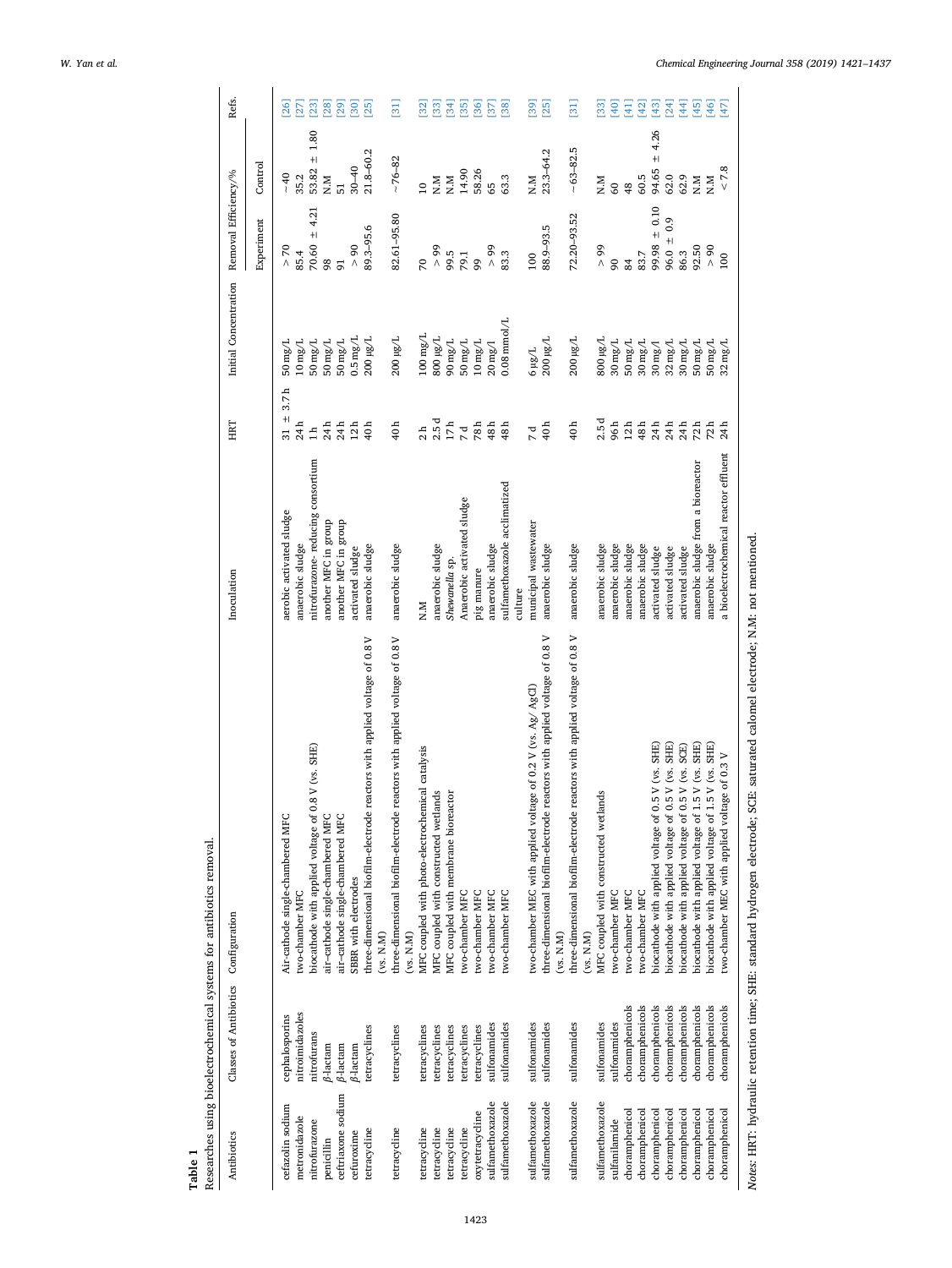<span id="page-3-0"></span>

**Fig. 1.** Schematic diagrams of combination of bioelectrochemical systems and other treatment process for antibiotics removal. (A) Schematics of constructed wetlands-MFCs (1 computer; 2 data acquisition module; 3 resistance; 4 constructed wetlands-MFC; 5 peristaltic pump and tank). Reproduced with permission from ref [\[48\].](#page-15-30) Copyright 2017 Elsevier. (B) Schematics of the three-dimensional biofilm-electrode reactors: (1 peristaltic pump; 2 DC regulated power supply; 3 active carbon fiber/Ti mesh anode; 4 granular activated carbon; 5 active carbon fiber/Ti mesh cathode; 6 gravel; 7 cathode effluent; 8 anode effluent.). Reproduced with permission from Ref. [\[25\]](#page-15-3). Copyright 2016 Elsevier. (C) Schematics of MFC-sorption apparatus. Reproduced with permission from Ref. [\[49\]](#page-15-31). Copyright 2015 Royal Society of Chemistry. (D) Schematics of BESs coupled with advanced oxidation process (with novel metal foam electrodes). Reproduced with permission from ref [\[47\].](#page-15-29) Copyright 2017 Elsevier. (E) Schematics of BESs coupled with advanced oxidation process (with Fe0/TiO2 cathode). Reproduced with permission from ref [\[32\].](#page-15-13) Copyright 2016 SpringerLink.

<span id="page-3-1"></span>

**Fig. 2.** Antibiotics removal mechanisms based on bioelectrochemical systems. (A) A biological anode on antibiotic oxidation coupled to an abiotic cathode. (B) A biological anode coupled to biological cathode to reduce antibiotics. (C) A biological anode coupled to a cathode compartment with destroying antibiotics through AOPs.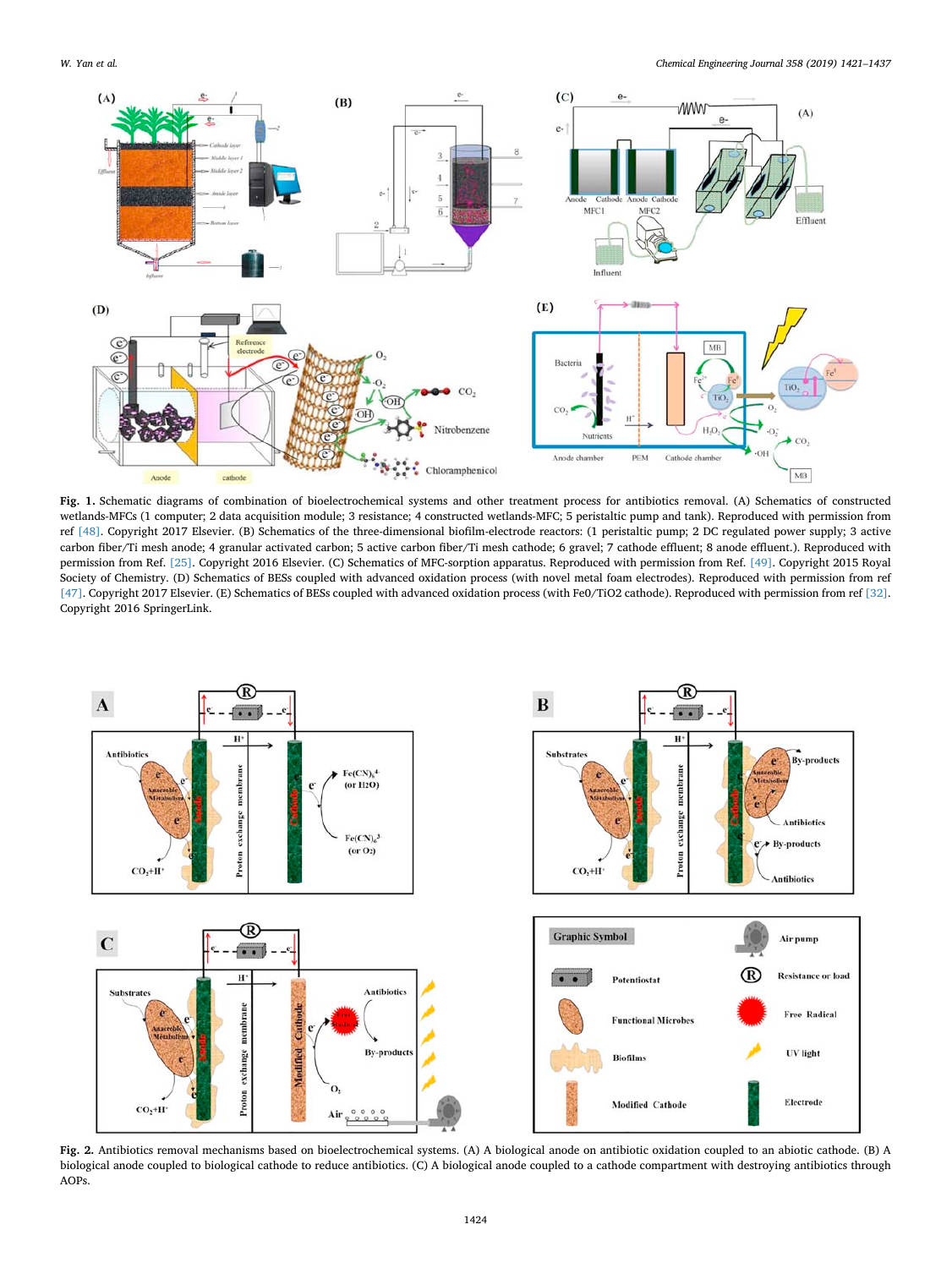Wu *et al.* rapidly degraded CAP in a copper foam cathode with *in situ* produced hydroxyl radicals and direct electrochemical reduction affecting the cathode ([Fig. 1](#page-3-0)D) [\[47\].](#page-15-29) In addition, Jiang *et al.* reported that the cathode modified by photo- and electrochemical catalysis materials (Fe0/TiO<sub>2</sub>) effectively produced  $\cdot$ OH radicals under visible light and electrons from the bioanode to achieve a rapid degradation of tetracycline [\(Fig. 1](#page-3-0)E) [\[32\]](#page-15-13).

## **3. Effect of parameters on BESs during antibiotics removal**

Studies on the removal of contaminants in BESs showed that the performance of BESs is affected by many parameters [\[52–55\].](#page-15-6) Hence, it is essential to discuss the effects of parameters in detail to optimize and apply the systems in the future. Several parameters, such as the flow rate, additives, source of inoculation, pH, and buffer solution have been addressed in several reviews [\[56,57\].](#page-15-32) Here, properties of contaminants themselves, such as electrochemical properties of antibiotics and their initial concentration; system determiners, such as the applied potential and electrode material; and environmental factors, such as the carbon source, temperature, and salinity, are discussed. Their effects on the performance of BESs are elaborated, mainly involving the power generation capacity, removal efficiency of antibiotics, and transformation of degradation byproducts.

# *3.1. Electrochemical properties of antibiotics*

The roles of the molecular structure and functional groups of pollutants have been proven to notably affect the performance of bioelectrochemical or electrochemical reduction [\[58,59\].](#page-15-33) With respect to BESs treating antibiotics, the electrochemical properties of target antibiotics are important parameters because they provide a theoretical basis to determine if the target antibiotics in the BES anode or cathode are suitable for removal.

Cyclic voltammetry (CV), linear sweep voltammetry and chronoamperometry are powerful electrochemical techniques and CV is often performed to elucidate the possible redox reactions of target antibiotics under different potentials [\[60,61\]](#page-15-34). The CV results from Kong *et al.* showed that NFZ has three reduction peak potentials at approximately –0.35 V, –0.60 V, and –0.95 V ([Fig. 3A](#page-4-0); peaks a1, a2, and a3, respectively) [\[59\]](#page-15-35). This indicates that NFZ can be reduced on the cathode and three cathodic reactions will occur under different cathode potentials. Further investigation showed that the three cathode potentials 0.2 V, 0.5 V, and 0.8 V notably influence the bio-electro degradation efficiency and byproduct formation of NFZ [\[23\]](#page-15-2).

Another representative antibiotic is CAP, which is widely reduced in biocathodes. Its electrochemical properties were revealed by Kong *et al.* and Liang *et al.* using CV [\(Fig. 3](#page-4-0)A, peaks c1 and c2, and [Fig. 3B](#page-4-0), peaks a' and c) [\[24,59\]](#page-15-25). The reduction potential of CAP was observed close to -0.55 V and 0 V, suggesting that different cathode potentials lead to different transformation reactions and metabolites of CAP. Guo *et al.* provided experimental evidence that confirmed this conclusion [\[46\]](#page-15-28). They pointed out that the degradation efficiency of CAP at -1.25 V is higher than that at  $-0.5$  V and  $AMCl<sub>2</sub>$ , a typical byproduct of CAP, dechlorinates more easily.

## *3.2. Initial concentration of antibiotics*

The effect of the initial concentration of antibiotics on the removal efficiencies in BESs is rather complicated, because prior studies provided contradictory conclusions. Several studies showed that the higher the concentration of the antibiotics is, the lower is the removal capacity of BESs. Several studies reported an improvement in the removal efficiencies with increasing antibiotics concentration, while other work demonstrated that the initial concentration of antibiotics has no notable effect.

It is easily understandable that the pollution load of the systems

<span id="page-4-0"></span>



**Fig. 3.** Cyclic voltammograms of nitrofurazone and chloramphenicol. (A) Cyclic voltammograms of 50 mg/L nitrofurazone (NFZ) and chloramphenicol (CAP) in the 50 mmol/L phosphate buffered solution (PBS); Scan rate: 5 mV/s. Reproduced with permission from ref [\[59\].](#page-15-35) Copyright 2015 Elsevier. (B) Cyclic voltammograms of 32 mg/L chloramphenicol reduction on the bare cloth cathode. Scan rate: 5 mV/s. Reproduced with permission from ref [\[24\].](#page-15-25) Copyright 2013 American Chemical Society.

ascends with increasing initial concentration of antibiotics. Therefore, more time is required to remove them. Guo *et al.* pointed out that the degradation efficiency of CAP in the biocathode decreases with increasing concentration [\[46\].](#page-15-28) Wang *et al.* obtained a similar result; with the increase of the SMX concentration from 20 mg/L to 200 mg/L, the half-life of SMX removal in MFCs showed a greater extension from 24 h to 72 h [\[37\].](#page-15-18) These results show that the degradation efficiencies of antibiotics depend on the original concentration to some extent.

Nevertheless, other studies offered contradictory experimental results, that is, it was reported that the higher the antibiotics concentration is, the better is the BES performance. Wen *et al.* found that the removal rate of 50 mg/L ceftriaxone sodium is much higher than that of 30 mg/L ceftriaxone sodium in single-chamber MFCs [\[29\]](#page-15-10). Based on electrochemical impedance spectroscopy and the anode discharge performance, they revealed that ceftriaxone sodium indirectly influences the redox enzymes of microbes, which leads to the overall decline of the internal MFC resistance. In another MFC study, similar results were obtained [\[28\]](#page-15-9). It was observed that the electricity generation of MFC increases with increasing penicillin concentration.

Additionally, some researchers reported that the performances of BESs remain constant with increasing initial concentration of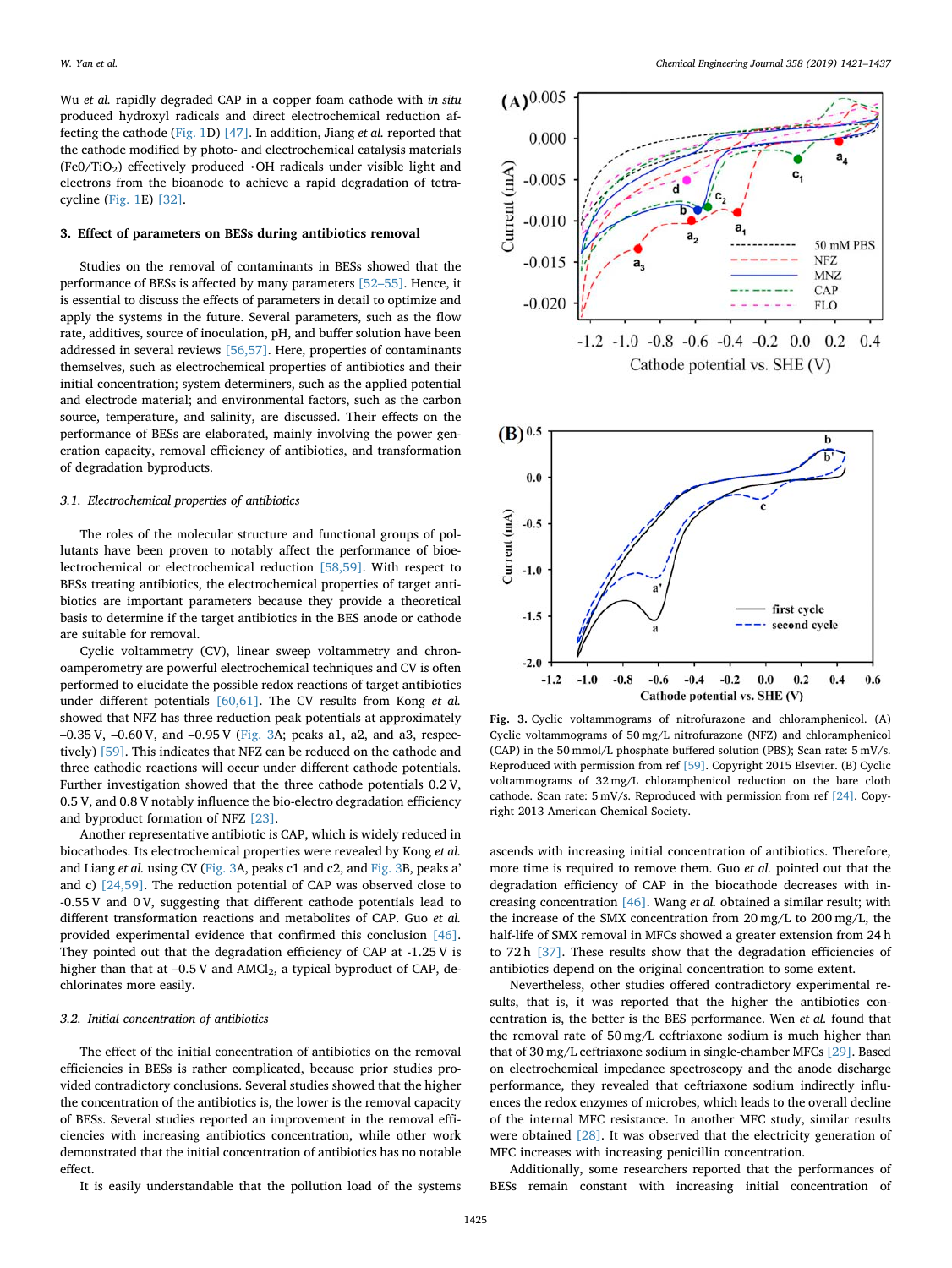antibiotics. Zhang *et al.* showed an excellent tolerance of anodic biofilms to cefazolin sodium [\[26\]](#page-15-7). The anodic biofilms were continuously exposed to increasing cefazolin sodium concentrations (from 50 to 450 mg/L) and a reduction of voltages over 1200 h during MFC operation was not observed. Extracellular polymeric substances and the thickness of biofilms may be responsible for quenching the toxin of those antimicrobial compounds. Another example was reported in Wu *et al.* [\[62\]](#page-15-36); with the addition of tobramycin at the μg/L to mg/L level, the voltage outputs in MFCs remained relatively high but steady. These studies exhibited a prominent tolerance to the shock load, providing a scientific reference for the treatment of highly concentrated pharmaceutical wastewater containing antibiotics in BESs.

# *3.3. Applied potential*

The change of applied potentials leads to the electrochemically active biofilm having a variety of degrees of electrical stimulation and provides different numbers of electron donors to affect the mineralization of antibiotics [\[63,64\].](#page-15-37) A clear conclusion was drawn based on previous studies; more negative applied potentials notably enhance the removal efficacy of antibiotics and sharply shorten the hydraulic retention time (HRT) of biocathodes.

Kong *et al.* determined NFZ reduction rate constant of  $0.677 \pm 0.069 \,\rm h^{-1}$  and reduction efficiency of 42.25  $\pm$  1.35% at 1 h when applying a voltage of -0.2 V, whereas these constants increased to  $1.202 \pm 0.124 \text{ h}^{-1}$  and  $70.60 \pm 4.21\%$ , respectively, at a cathode potential of -0.8 V [\[23\]](#page-15-2). In addition, the more negative cathode voltage was applied, the faster transformation rates of degradation intermediates were achieved. In NaHCO<sub>3</sub>-fed biocathodes, [(5-amino-2furyl)-methylene]-hydrazinecarboxamide (AMN), and (5-nitro-2-furyl) methanamine (NFF) products notably accumulated within 72 h at -0.2 V, but they both further degraded and disappeared quickly within 48 h at -0.8 V.

Similar results were reported in other studies. The increase of the applied voltage leads to a higher degradation efficiency and removal degree of CAP. Guo *et al.* demonstrated that the CAP removal efficiency increases with increasing cathode potential (from −0.5 V to −1.25 V; vs. standard hydrogen electrode (SHE)) [\[46\].](#page-15-28) The amine product of the CAP reduction (AMCl<sub>2</sub>) could be further degraded at  $-1.25$  V but not at −0.5 V. Wu *et al.* found that by increasing the applied voltage from 0.3 V to 0.5 V with a nickel foam electrode, the CAP degradation started directly because of breaking of the bond of the terminal carbon instead of hydroxylation of the head-end carbon with a nitrato nitro group [\[47\]](#page-15-29).

The increment of cathode potentials is tightly associated with higher removal rates; however, when the externally applied potential is too low, the overall energy consumption will increase. Therefore, the optimization of the applied potential to reduce the energy consumption while keeping a high degradation efficiency of antibiotics needs to be studied in the future.

## *3.4. Electrode material*

Electrode materials are fundamental for the overall performance of BESs because microbes flourish in the electrode as biocatalysts to form biofilms for electron transfer [\[65–68\].](#page-15-38) Numerous researchers have used carbon felts as electrode materials ([Table 1](#page-2-0)). However, the studies that documented the performance of different electrode materials for the treatment of wastewater containing antibiotics are limited. There is only one study from Wu *et al.* who investigated the degradation efficacy of three metal foams as cathode electrodes for CAP treatment in BESs [\[47\]](#page-15-29).

Wu *et al.* compared the use of carbon rods, copper foam, and nickel foam as cathodic electrodes and found that copper foam exhibits the best CAP removal performance [\(Fig. 1D](#page-3-0)) [\[47\]](#page-15-29). Using a copper foam electrode, 32 mg/L CAP was removed within 12 h, which is more than that based on the carbon rod (after  $24 h$ ) and nickel foam ( $> 120 h$ ). In addition, electrode materials also affect the formation of final degradation products. The CAP is completely mineralized to  $CO<sub>2</sub>$  and  $H<sub>2</sub>O$ with the copper foam electrode, while the main products based on the use of carbon rod and nickel foam electrodes are nitrobenzene and 4 nitrobenzyl alcohol, respectively. They revealed the materials reduction current based on the results from CV. Based on the comparison of the carbon rod with nickel foam electrodes, the highest reduction current was obtained with the copper foam electrode.

With the goal of sustainable development of BESs, some low-cost and environment-friendly electrode materials, such as biochar and modification materials, can be developed to promote the redox reaction rate. More attention needs to be paid on the investigation of the interaction between electrodes and microbes and the mutual effect between electrodes and antibiotic pollutants. For example, whether modified electrodes can cause an increase in expression of genes related to electron transfer and further to enhance electron transfer rates involving the redox reaction of antibiotic degradation warrants further studies.

#### *3.5. Carbon source*

The carbon source plays an important role in the balance between competition and commensalism of the microbial community and metabolic activities of microbes [\[69,70\].](#page-15-39) Research in this area mainly focuses on the performance of BESs without additional carbon sources (antibiotic acting as sole carbon source) and with inorganic and organic carbon sources.

Wang *et al.* proved the feasibility and effectiveness of anodic oxidation of SMX in MFCs in an oligotrophic environment [\[22\].](#page-15-1) Without additional carbon sources, the SMX, as the sole nitrogen and carbon source, is deeply mineralized to CH4 (final degradation product). This indicates that the metabolic capacity of microbial communities, which utilized antibiotics as sole carbon sources, is greatly improved after acclimation. Another study about the effect of the inorganic carbon source NaHCO<sub>3</sub> on the biocathodic metabolism for NFZ removal was conducted by Kong *et al.* [\[23\]](#page-15-2)*.* They demonstrated that the rate constant and removal efficiency of NFZ reduction in NaHCO<sub>3</sub>-fed biocathodes are a little bit lower than that with the addition of glucose but markedly higher than those of the abiotic cathode. This implies that the NaHCO<sub>3</sub>fed biocathode still has a significant biocatalytic capacity. Based on the studies of Wang *et al.* and Kong *et al.*, antibiotic pollutants can be metabolized by functional microbes under oligotrophic conditions. However, this generally takes longer time.

Additionally, a lot of researches are based on easily biodegradable carbon sources, such as glucose and acetate, as cosubstrates to enhance the antibiotics treatment. Wen *et al.* demonstrated that the power output of MFCs, which use glucose and penicillin as cosubstrates, is nearly 48-fold that of MFCs only containing penicillin as substrate [\[28\]](#page-15-9). This observation indicates that the addition of cosubstrates provides sufficient carbon sources and more electron donors to enhance the metabolism of microbial communities. Similar evidence supporting this conclusion was found in another study about ceftriaxone sodium degradation in MFCs [\[29\].](#page-15-10) The role of an easily biodegradable cosubstrate was discussed by Liang *et al*. [\[24\]](#page-15-25). With the addition of glucose, the cathodic current of the biocathode notably increased at a more positive potential, suggesting that certain cathodic reactions occur and the electron transfer rate enhances in the presence of glucose.

Organic cosubstrates, often used as additional electron donors, promote the growth and metabolic activities of microbes. It is difficult to achieve a desired removal efficiency in a short time when using antibiotics as sole carbon sources due to their complex structures. However, do antibiotics directly co-metabolize with additional carbon sources or are they indirectly degraded through the secretion of enzymes and electronic shuttles from the microbial metabolism of additional carbon sources? These questions remain and need to be addressed in further research.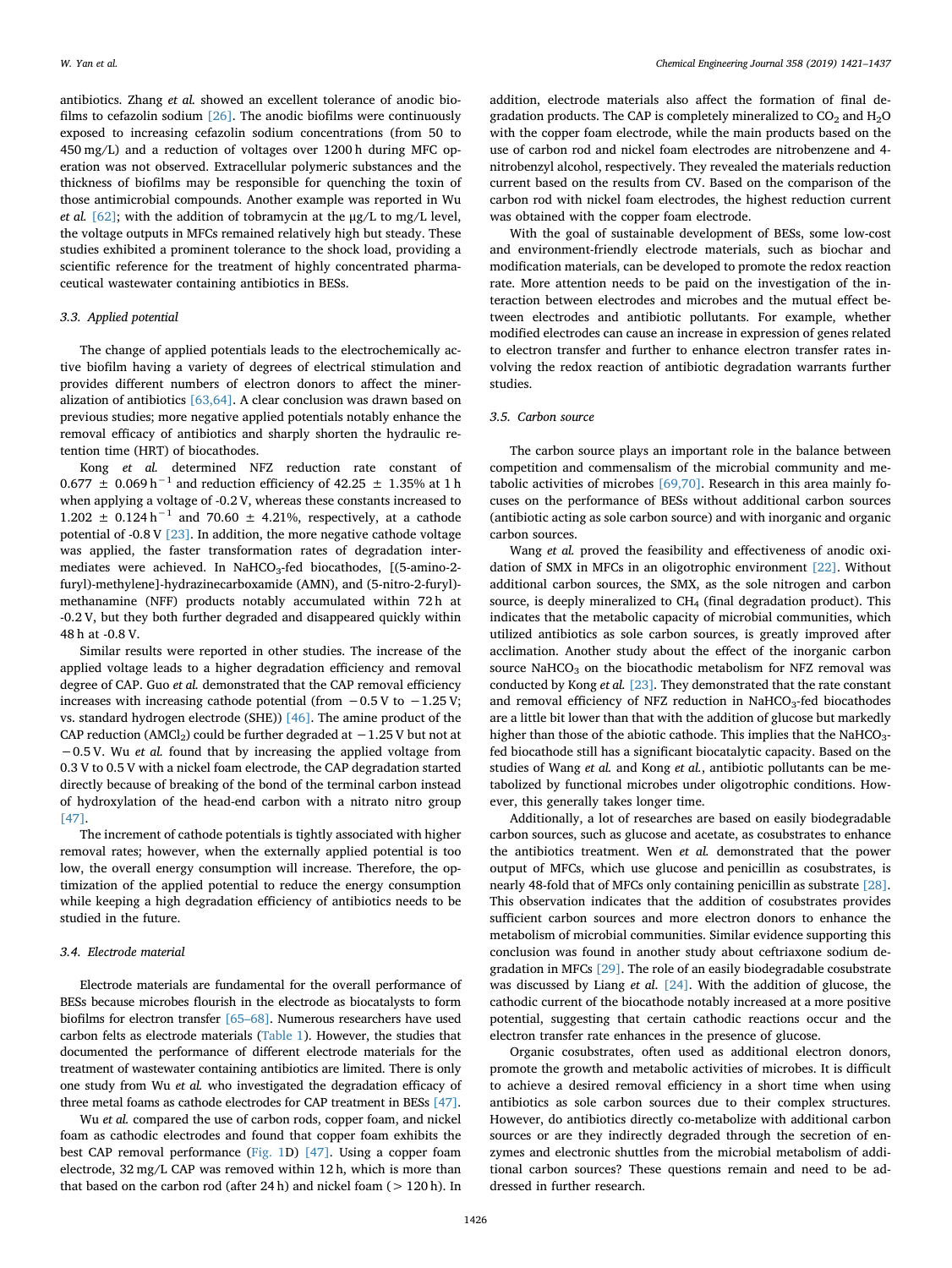## *3.6. Temperature*

Many studies have proven that the temperature greatly impacts the bacterial growth, metabolic activity, and further biochemical reactions related to antibiotics treatment [\[71–73\].](#page-15-40)

Zhang *et al.* designed a single-factor experiment to explore the effect of the temperature (20 °C, 30 °C, and 40 °C) [\[41\].](#page-15-22) They obtained a higher CAP removal efficiency (75.13%) at 40 °C compared with 20 °C (68.11%). Guo *et al.* investigated CAP removal efficiencies in BESs at 10 °C, 15 °C, and 30 °C, respectively [\[45\].](#page-15-27) The CAP removal efficiencies sharply decreased from above 95% to below 10% as the temperature decreased from 30 °C to 10 °C. Interestingly, the temperature did not notably affect the performance of BESs with 2% salinity. Although the reaction temperature varied from 30 °C to 10 °C, the BESs maintained CAP removal efficiencies above 75%. Their results indicate the interaction of environmental factors and that the effect of the salinity on BESs is more influential than that of the temperature.

Kong *et al.* and Liang *et al.* reported the effect of a temperature switchover on the CAP removal by biocathodes [\[43,74\]](#page-15-24). Kong *et al.* showed that the CAP reduction rate significantly decreases when temperature decreases from 25 °C to 10 °C, but the biocathodes still have a larger reduction rate in contrast to the abiotic cathode at 10 °C. This is in accordance with the CAP reduction reaction current they revealed *via* CV. Based on GeoChip and Illumina sequencing approaches employing 16S rRNA genes, Liang *et al.* determined relevant microbes and functional genes responding to a temperature change from 10 °C to 25 °C. The main difference of the key genes responding to a 15 °C temperature increase is that the genes involve nitroreductase and heat shock protein but no electron transfer genes. The good catalytic stability of the biocathode exposed to a continuous low temperature of 10 °C is mainly based on: (i) enriching two dominant cold-adapted nitroreductase-carrying microbes, that is, *Aeromonas* and *Vagococcus*; and (ii) maintaining the relative abundance of key electron transfer genes such as unique cytochrome *c* genes and hydrogenase genes. Their investigation provided new insight into the development of cold-adapted biocatalytic systems.

It is necessary to assess the operation of large-scale BESs degrading antibiotics at different temperatures in the future. Hence, more

experimental studies are required to understand the metabolic activities and stress mechanisms of electrode biofilms exposed to environments with temperature fluctuation.

#### *3.7. Salinity*

A high salinity has an adverse effect on the biological treatment and influences the conductivity of wastewater, which involves redox reaction rates in BESs [\[75–77\].](#page-15-41) Up to now, however, only one study by Guo *et al.* focused on the effect of the salinity on the removal efficiency of CAP by BESs [\[45\].](#page-15-27)

The CAP degradation rates and formation of degradation products under different salinities (0, 0.5%, 2%, and 6%) were evaluated*.* Approximately 92.5% of the CAP removal efficiency was obtained at a salinity of 0.5%, which is higher than those without salinity (88.3%) and with a salinity of 6% (49.5%), indicating that the CAP removal efficiency can be enhanced under low salinity but not under high salinity. Furthermore, the trends of  $AMCl<sub>2</sub>$  and  $AMCl$  formation are consistent with the above-mentioned conclusion. The  $AMCl<sub>2</sub>$  concentration increases within 24 h and then is transformed to AMCl at salinities of 0.5%. In contrast, the content of  $AMCl<sub>2</sub>$  ascends continuously up to 58 h at a salinity of 6%, but almost no AMCl is generated. This suggests that the low salinity of pharmaceutical wastewater accelerates the transformation rate of CAP to  $AMCl<sub>2</sub>$  and the dechlorination of  $AMCl<sub>2</sub>$  to AMCl, but an inhibition effect occurs under higher salinity.

Based on the poor degradation of traditional biological treatment due to the high salt content and limited removal of AOPs because of high total dissolved solids, BESs are considered to be alternative treatments for high-salinity wastewater containing antibiotics. Previous studies on antibiotics removal by BESs have paid more attention to municipal wastewater and simulative artificial sewage. However, given the high diversity of antibiotics pollutants and universality of highsalinity pharmaceutical wastewater, more attentions are required to study the removal dynamics of a broad range of antibiotics using BESs under pressure of salinity. Additionally, more focus should be placed on the effect of operating parameters on the long-term stability of electroactive biofilms exposed to high salinity.

<span id="page-6-0"></span>

**Fig. 4.** Degradation pathways of sulfadiazine. Reproduced with permission from ref [\[82\]](#page-16-0). Copyright 2018 Elsevier.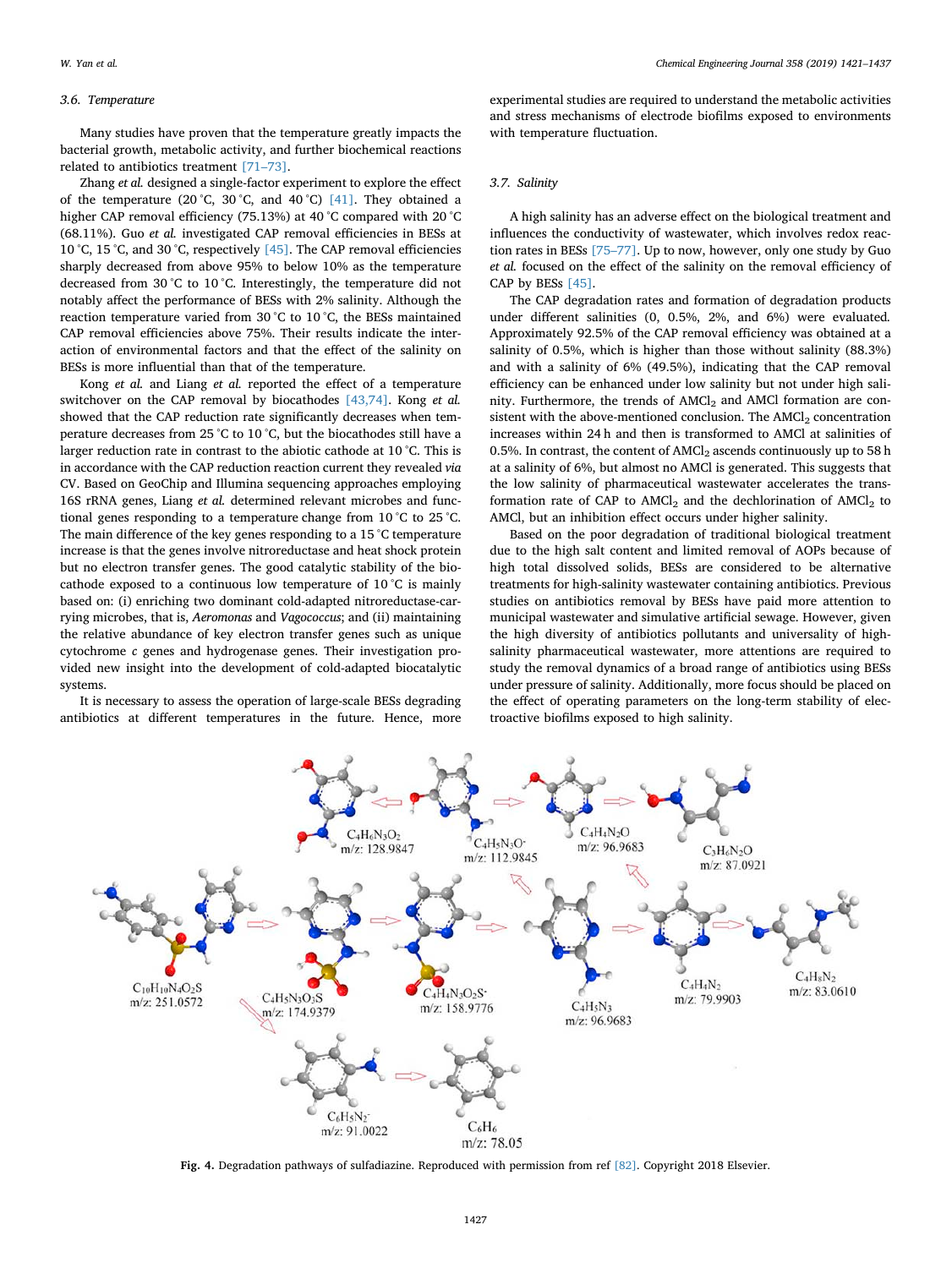Table 2<br>Intermediate degradation products of representative antibiotics. Intermediate degradation products of representative antibiotics.

<span id="page-7-0"></span>

| 257.0702 [M-H] =<br>174.9379 [M-H] -<br>291.0351 [M-H]<br>$96.9683$ [M + H] <sup>+</sup><br>99.10 [M + H] <sup>+</sup><br>pyrimidin-2ylsulfamic acid<br>aniline<br>$\mathbf{AMCl}_2$<br>3A5MI<br><b>AMCI</b><br>ō<br>ō<br>$\overline{\overline{6}}$<br>풍<br>IZ<br>H<br>Ö<br>О<br>$\omega$<br>공<br>$\circ$<br>rġ<br>z<br>ن<br>انگر<br>į | $\mathrm{C_4H_6N_2O}$                                                           | 98.10  | NH <sub>2</sub>                                                           | $[22]$ |
|----------------------------------------------------------------------------------------------------------------------------------------------------------------------------------------------------------------------------------------------------------------------------------------------------------------------------------------|---------------------------------------------------------------------------------|--------|---------------------------------------------------------------------------|--------|
|                                                                                                                                                                                                                                                                                                                                        |                                                                                 |        |                                                                           |        |
|                                                                                                                                                                                                                                                                                                                                        | $\mathrm{C}_{11}\mathrm{H}_{14}\mathrm{C} \mathrm{l}_2\mathrm{N}_2\mathrm{O}_3$ | 292.03 | ō<br>$\overline{\mathrm{o}}$<br>IZ<br>풍                                   | $[24]$ |
|                                                                                                                                                                                                                                                                                                                                        | $\mathrm{C}_{11}\mathrm{H}_{14}\mathrm{CIN}_2\mathrm{O}_3$                      | 258.70 | ō<br>С<br>$\bar{5}$<br>IZ<br>$\overline{5}$<br>$\frac{1}{\sqrt{2}}$<br>ò, |        |
|                                                                                                                                                                                                                                                                                                                                        | $C_4H_5N_3O_3S$                                                                 | 175.17 | ₹<br>Ė<br>Ì                                                               | $[82]$ |
|                                                                                                                                                                                                                                                                                                                                        | $\rm{C_4H_5N_3}$                                                                | 95.11  | $\frac{1}{2}$                                                             |        |
| $209.0630$ [M + Na] <sup>+</sup><br><b>AMH</b><br>Î,<br>ΙZ<br>ミーー<br>$\frac{1}{2}$                                                                                                                                                                                                                                                     | $\mathrm{C_6H_1oNaO_3}$                                                         | 186.17 | Ê<br>IZ<br>C<br>δ<br>Ω                                                    | $[23]$ |
| $191.0526$ [M + Na] <sup>+</sup><br><b>AMN</b>                                                                                                                                                                                                                                                                                         | $\mathrm{C}_6\mathrm{H}_8\mathrm{N}_4\mathrm{O}_2$                              | 168.15 | $\vec{E}$<br>о<br>IZ<br>O<br>ر<br>اچ                                      |        |
| Notes: 3A5MI: 3-amino-5-methylisoxazole; AMH: [(5-hydroxyamino-2-furyl)-methyl]-hydrazinecarboxamide; AMN [(5-amino-2-furyl)-methylene]-hydrazinecarboxamide; NFF: (5-nitro-2-furyl) methanamine.<br>$164.9287$ [M + Na] <sup>+</sup><br>È                                                                                             | $\mathrm{C_{5}H_{6}N_{2}O_{3}}$                                                 | 142.04 | C<br>子<br>三<br>O<br>$\frac{1}{2}$                                         |        |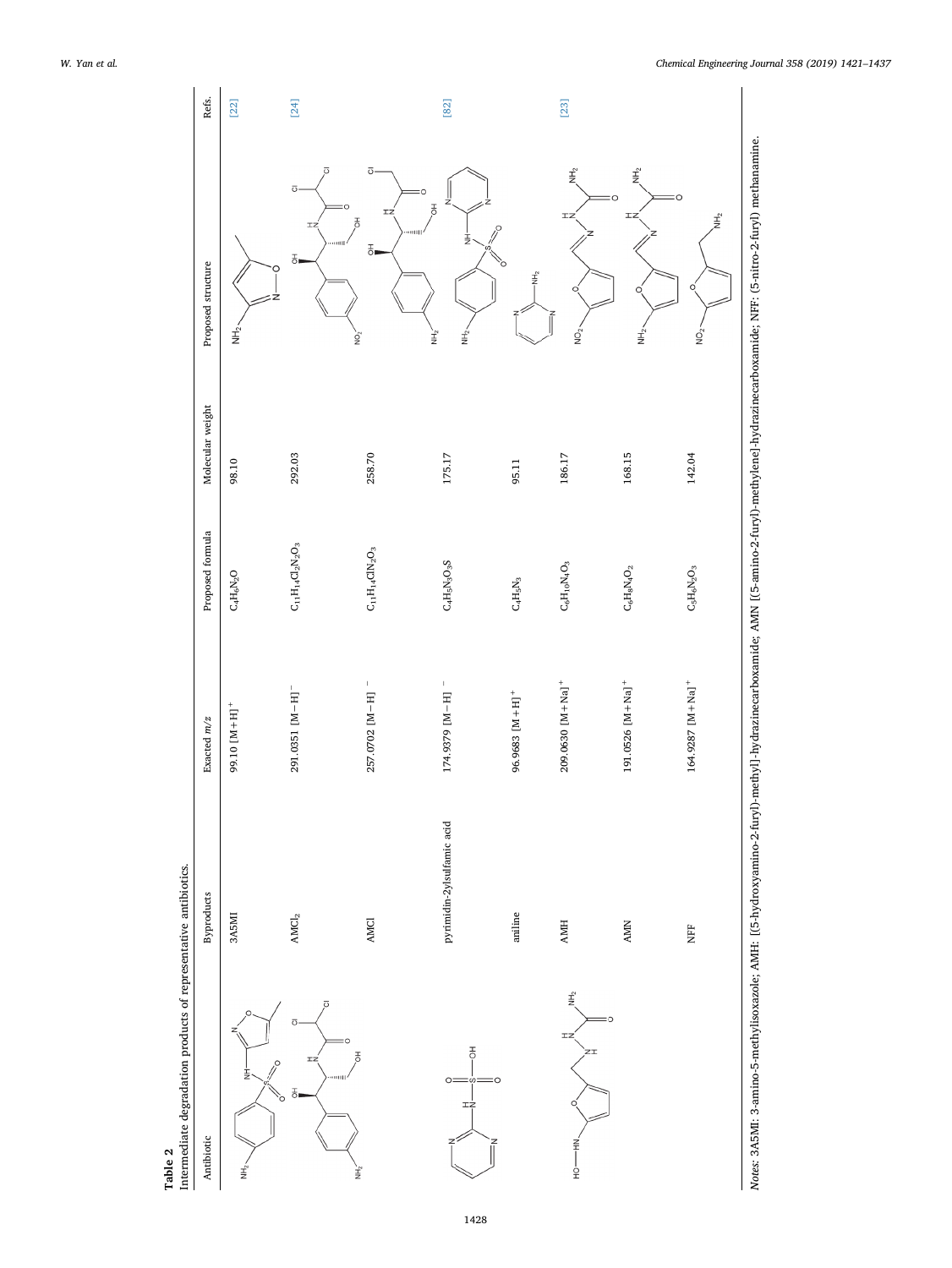#### <span id="page-8-0"></span>**Table 3**

Effect of factors on microbial communities in bioelectrochemical systems.

| Antibiotic      | Condition                 | Value                                                                | Predominant microbial community                                                                                                                                                                                     | Refs. |
|-----------------|---------------------------|----------------------------------------------------------------------|---------------------------------------------------------------------------------------------------------------------------------------------------------------------------------------------------------------------|-------|
| chloramphenicol | salinity                  | 0%<br>0.5%<br>2%<br>6%                                               | Methylophilus, Methyloversatilis, Chryseobacterium and Comamonas<br>Proteiniphilum, Candidatus Methangranum and Ornatilinea<br>Halomonas, Haliangium, Byssovorax and Methylophaga<br>Lysinibacillus and Pseudomonas | [45]  |
| chloramphenicol | temperature               | $10^{\circ}$ C<br>$15^{\circ}$ C<br>30 °C                            | Leptolinea, Longilinea and Acinetobacter<br>Terrimonas and Erysipelothrix<br>Methylophilus and Candidatus Methanogranum                                                                                             | [45]  |
| chloramphenicol | temperature               | $10^{\circ}$ C<br>10 °C to 25 °C                                     | Aeromonas and Vagococcus<br>Raoultella and Enterococcus                                                                                                                                                             | [74]  |
| chloramphenicol | antibiotics concentration | $10 \,\mathrm{mg/L}$<br>$20 \,\mathrm{mg/L}$<br>$50 \,\mathrm{mg/L}$ | Brevundimonas, Pseudomonas Saccharibacteria and Methylobacillus<br>Methylobacillus<br>Methylobacillus, Pseudomonas and Methylophilus                                                                                | [46]  |
| chloramphenicol | applied potentials        | $-1.25V$<br>$-1V$<br>$-0.5V$                                         | Phylum: Proteobacteria<br>Genus: Alkaliphilus and Acinetobacter<br>Phylum: Proteobacteria<br>Genus: Flavobacterium and Acholeplasma<br>Phylum: Proteobacteria                                                       | [46]  |
| nitrofurazone   | applied potentials        | $-0.2V$<br>$-0.5V$<br>$-0.8V$                                        | Genus: Halomonas, Methylophaga<br>Phylum: Proteobacteria<br>Genus: Klebsiella<br>Phylum: Proteobacteria<br>Genus: Klebsiella<br>Phylum: Firmicute<br>Genus: Enterococcus                                            | [23]  |

# **4. Degradation pathways and metabolic byproducts of antibiotics**

The exploration of antibiotics byproducts and degradation pathways was mainly carried out by HPLC, LC-MS/MS and LC-QToF/MS [\[78–80\]](#page-16-1). From a scientific and rigorous perspective, the identification of metabolic products should also be verified by their corresponding commercial reference standards if they can be bought and testified in combination with other techniques such as nuclear magnetic resonance, if needed. With respect to the detection procedure of degradation byproducts, Helbling *et al.* developed an effective technique as guidance [\[81\]](#page-16-2). They provided a detailed description of high-throughput identification of biodegradation products of micropollutants, mainly through target and non-target screenings of full-scan MS data and the proposition of structures according to the interpretation of MS spectra and MS/ MS fragments.

The degradation pathway of sulfadiazine (SDZ) in biofilm-electrode reactors is depicted in [Fig. 4.](#page-6-0) Based on the results from a Q-Exactive Hybrid Quadrupole-Orbitrap mass spectrometer, Yang *et al.* proposed twelve potential degradation byproducts [\[82\]](#page-16-0). The split of the S–N bond between the aniline ring and sulfonic group of SDZ generates two main byproducts, that is, pyrimidin-2ylsulfamic acid and aniline. Subsequently, two degradation pathways of SDZ along with these two primary intermediates were proposed by the authors. In addition, Kong *et al.* conducted a comprehensive byproduct analysis of NFZ based on the HPLC peak and mass/charge rates from HPLC-QTOFMS and found three furan ring-containing products of AMH, AMN, and NFF as main metabolites [\[23\]](#page-15-2). Their chemical structures are presented in detail in [Table 2.](#page-7-0) The main NFZ degradation reaction involved in the nitro group reduction, cleavage of C-N unsaturated bond, and split of N-N bond are shown.

Note that degradation pathways of CAP have been proposed in many studies on biocathodes or MFCs and AMCl<sub>2</sub> and AMCl are mainly considered to be representatives for amine and dechlorinated products of CAP ([Table 2\)](#page-7-0). Based on HPLC-MS/MS, LC-QTOFMS, and IC analysis, Liang *et al.* firstly put forward that the nitro group of the CAP molecule is converted to an amine group with the production of  $AMCl<sub>2</sub>$  and then AMCl<sub>2</sub> is further transformed to AMCl through dichlorination, likely

due to dehalogenase secreted from microbes [\(Fig. 5A](#page-9-0)) [\[24\].](#page-15-25) Their results were also confirmed by other studies on biocathodes [\[45,46\]](#page-15-27). Additionally, Zhang *et al.* identified four probable metabolites, that is, CAP-acetyl, AMCl2, AMCl2-acetyl, and *Mc*-AMCl2, based on the results of ESI-Q-TOF-MS [\[41\].](#page-15-22) They revealed that the acetylation, nitroreduction, hydrolysis, and *meta*-cleavage pathways as the basic reactions in MFCs [\(Fig. 5](#page-9-0)B). Different from processes with microorganism participation, Wu *et al.* conducted CAP degradation under pure chemical reactions and proposed a different degradation pathway [\(Fig. 5C](#page-9-0)) [\[47\]](#page-15-29). Electrons from anode microbes and hydroxyl radicals generated in the cathode collaboratively enhanced the CAP reduction.

Interestingly, although the degradation of SMX in MFCs has been investigated, two different degradation pathways of SMX were proposed by Wang *et al.* and Miran *et al*. ([Fig. 6](#page-11-0)) [\[22,38\].](#page-15-1) Wang *et al.* provide a comprehensive byproduct analysis according to HPLC detection of 3A5MI, the metabolite representative for biodegradation of SMX, and the UPLC-QTOF-MS chromatogram. The split of the S-N bond of SMX is a step to generate 3A5MI. Subsequently, amidogen of 3A5MI as nitrogen source was further metabolized by microorganisms. Additionally, Miran *et al.* elucidated two main degradation pathways of SMX based on different mass-to-charge ratios from LC-TOF-MS/MS. One of the degradation routes involves the degradation of N-[(4-aminophenyl)sulfonyl]carbamimidic acid to 4-aminobenzenesulfonamide, while the other one concerns the transformation of N-(4-sulfamoytphenyl)acetamide to 4-aminobenzenesulfonamide. The difference of the SMX degradation pathways might be due to the distinction of the functional microbes in these two MFC systems, which are provided in detail in [Table 4](#page-12-0).

# **5. Predominant microbes for antibiotics degradation in BESs**

Microbial communities play a significant role as biocatalysts in the overall performances of BESs. Rapid development of high-throughput sequencing technology helps to explore the predominant microbes in BESs for antibiotics degradation and to understand the changes of microbial communities responding to environmental factors. Similar to the initial antibiotic concentration, applied potential, temperature, and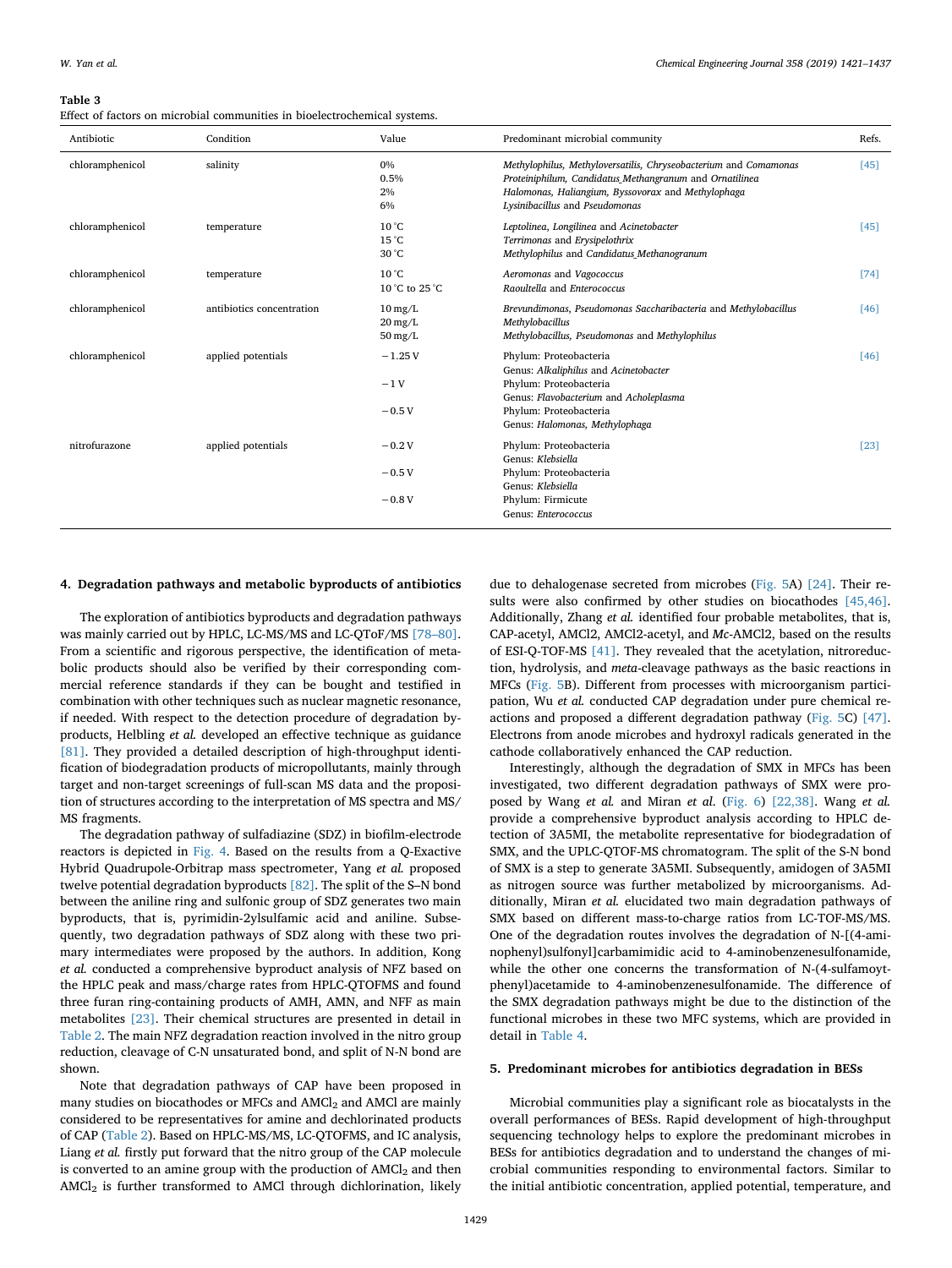salinity, their effects on microbes were investigated in previous studies ([Table 3\)](#page-8-0). These effective factors prominently alter the diversity and richness of microbial communities. Yan *et al.* reported that with the prolongation of acclimation, the Chao1, Simpson, and Shannon indices of microbial communities in MFCs sharply decline and *Eubacterium* spp.

flourishes in MFCs as sole dominating genus [\[36\].](#page-15-17) The factors enrich the corresponding specific functional microbes. For example, based on the temperature change to 10 °C, biocathodes significantly enrich *Aeromonas* and *Vagococcus* with cold-adapted ability [\[74\].](#page-15-42) Nonetheless, the effect of the factors varies from pharmaceutical to pharmaceutical

<span id="page-9-0"></span>



**Fig. 5.** Degradation pathways of chloramphenicol. (A) The cathodic CAP reduction in biocathodes; Green bar represents the abiotic cathode and biocathode, the occurred reduction was indicated purple arrows. Reproduced with permission from ref [\[24\].](#page-15-25) Copyright 2013 American Chemical Society. (B) degradation pathway of CAP in MFCs; Reproduced with permission from ref [\[41\]](#page-15-22). Copyright 2017 Elsevier. (C) degradation pathways of CAP with AOPs; Reproduced with permission from ref [\[47\].](#page-15-29) Copyright 2017 Elsevier. (For interpretation of the references to colour in this figure legend, the reader is referred to the web version of this article.)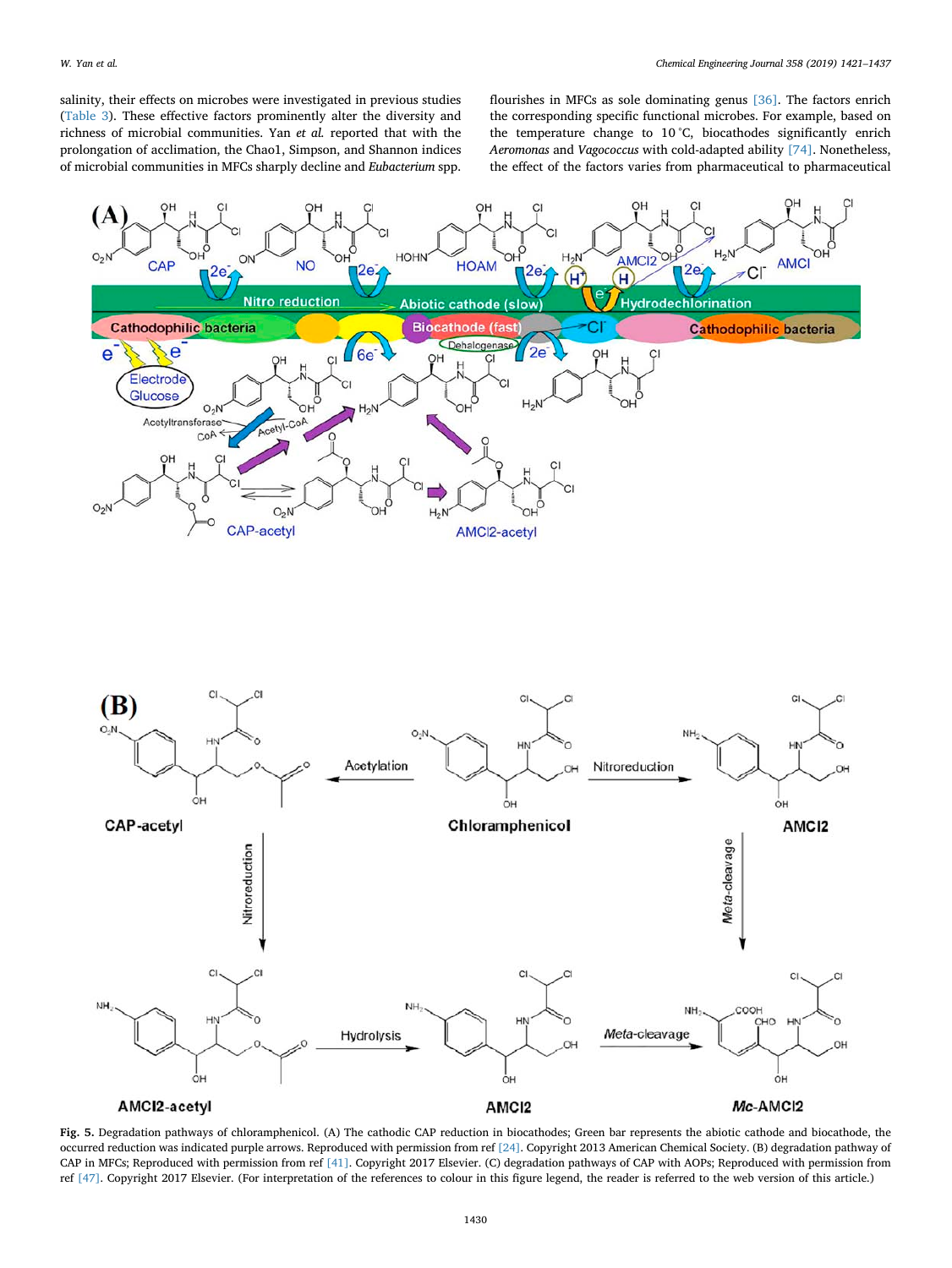

**Fig. 5.** (*continued*)

and causes clear differences between microbial communities. For instance, in biocathodes, the abundance of Proteobacteria increases with a more negative potential for CAP treatment [\[46\],](#page-15-28) while Firmicute enriches to 60.07% based on a 0.8 V group treating NFZ [\[23\]](#page-15-2).

The predominant microbes, which may be responsible for the degradation of antibiotics, are listed in [Table 3.](#page-8-0) At the phylum level, the three dominant microbes belonging to Proteobacteria, Firmicutes and Bacteroidetes occur in most BES reactors. At the genus level, the functional microorganisms vary from system to system and from pharmaceutical to pharmaceutical. For SMX, *Thauera* capable of degradation of aromatic hydrocarbons flourishes in MFCs inoculating SMX-acclimatized cultures [\[38\].](#page-15-19) In another study, Wang *et al.* pointed out that the increment of the abundance of *Methanobacterium, Methanosaeta, Treponema,* and *Achromobacter* is responsible for the degradation of highly concentrated SMX in MFCs [\[37\]](#page-15-18). For CAP, the electrochemically active bacterium *Pseudomonas* occurs in all biocathodes, possessing the ability of reducing nitroaromatics. For NFZ, *Klebsiella* plays an important role as dominant genus (62.54% under −0.2 V and 56.96% under −0.5 V, respectively) in biocathodes [\[23\]](#page-15-2). *Klebsiella* not only has the ability of reducing nitroaromatics, but also is electrochemically active. For oxytetracycline, the functional bacteria *Eubacterium* spp. are extremely enriched (up to  $91.69\% \pm 0.27\%$ ) in MFCs [\[36\].](#page-15-17) Previous studies showed that some members of *Eubacterium* spp. anaerobically transform oxygen-containing heterocyclic aromatic compounds or secrete enzymes to catalyze metabolic processes of complex compounds [\[83–85\].](#page-16-3) For cefazolin sodium, *Geobacter*, *Acinetobacter*, *Stenotrophomonas*, *Dysgonomonas*, and *Lysinibacillus* were observed and are responsible for its degradation in single-chamber MFCs through commensalism [\[26\].](#page-15-7)

Further understanding of functional microbes will contribute to the rapid development of BESs to treat wastewater containing antibiotics.

Isolation of pure functional bacterium, genetic engineering and genome-scale metabolic modeling might yield functional species that possess excellent degradation capacities [\[57\]](#page-15-43). Inoculation of these functional species will contribute to the quick start-up of biofilms and the good operation of BESs degrading antibiotics in practice.

# **6. Effect of BESs on the fate of ARB and ARGs during antibiotics removal**

The increasing appearance of ARB and more extensive proliferation of ARGs are of concern [\[87,88\].](#page-16-4) These pollutants raise serious concerns with respect to the public health due to the increase in the use of lastresort antibiotic drugs [\[89–91\].](#page-16-5) For biological treatments, long-term antibiotics treatment exerts persistent and selective pressure on microbes to increase the transmission of ARGs, which is a common and unavoidable challenge. Hence, it is of great importance to investigate the effect of BESs on the fate of ARB and ARGs during antibiotics removal.

# <span id="page-10-0"></span>*6.1. Do BESs facilitate or reduce the transmission of ARB and ARGs?*

The question if BESs facilitate or reduce the transmission of ARGs remains unanswered because the experimental evidences in the literarure results provided contradictory conclusions. In some pure ARB model bacteria, current and electron shuttles are unbeneficial to the removal of ARB and ARGs in BESs. In contrast, BESs contribute to the removal of ARB and ARGs in other cases compared with other biological treatment processes.

Yuan *et al.* used a tetracycline and SDZ resistant *E. coli* strain carrying *intI1*, *sulI,* and *tet(E)* genes as a model bacterium and incubated it into BESs [\[92\]](#page-16-6). Independent of the systems operated in the MFC or MEC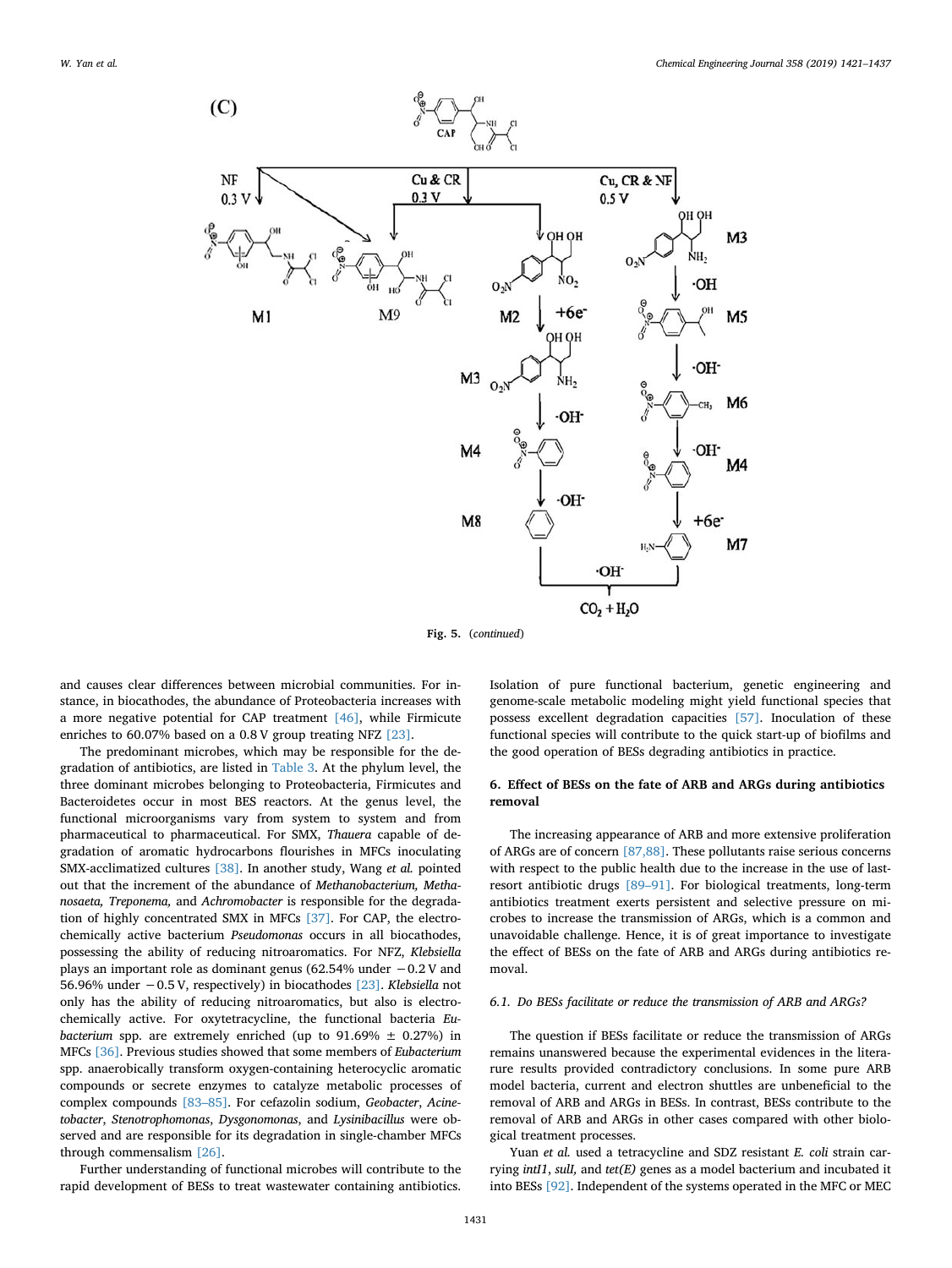<span id="page-11-0"></span>

**Fig. 6.** Degradation pathways of sulfamethoxazole. (A) Reproduced with permission from ref [\[22\]](#page-15-1). Copyright 2016 Elsevier. (B) Reproduced with permission from ref [\[38\].](#page-15-19) Copyright 2018 Elsevier.

mode, both the abundances of *E. coli* and the aforementioned three ARGs enrich with increasing current. Correlation analysis revealed that a higher current is advantageous for the survival of *E. coli*, which determines the persistence of ARGs in BESs. Additionally, the availability of the anode electrode and electron shuttles is tightly associated with the survival of *E. coli*., indicating that indigenous electron acceptors in the BESs are favorable to the existence of ARGs. Similar to the results obtained with another SDZ-resistant bacterium, Li *et al.* investigated the viability and ARGs expression of *Klebsiella* spp. exposed to direct-current stimulation in BESs [\[93\].](#page-16-7) A higher current (7–28 mA) accelerates the growth rate of *Klebsiella* spp. and causes an upregulation of the *sulII* and *int1* expressions. The strong correlation between *int1* and the current reveals that a higher current may promote the horizontal transfer of ARGs. Based on the combination of the results from Yuan *et al.* and Li *et al.*, there is a potential risk in applying BESs to the treatment of antibiotics with respect to the transmission of ARB and ARGs.

On the contrary, some researchers believe that the BES has its own advantage over traditional biological processes with respect to the minimization of the appearance and proliferation of ARB and ARGs. For example, based on the results of high-throughput quantitative polymerase chain reaction (PCR), Yan *et al.* found that the normalized copy numbers of total ARGs and mobile genetic elements in MFC biofilms were markedly lower after long-term acclimation than those of microbial controls representing conventional anaerobic treatments [\[36\]](#page-15-17). Compared with the long-term treatment of low concentrations of cefuroxime in conventional sequencing batch biofilm reactors, BESs can reduce three representative *β*-lactam ARGs, that is, *OXA-1*, *OXA-2*, and *OXA-10* [\[30\]](#page-15-11). Compared with the used of only constructed wetlands in previous reports [\[94\],](#page-16-8) Zhang *et al.* found that the lowest abundances of *tet(E)* and *sulI* in the effluent were observed in integrated systems, that is, MFCs coupled with constructed wetlands [\[48\]](#page-15-30). This indicates that treatments coupled with BESs are more favorable for the reduction of ARGs in the effluent. Additionally, Guo *et al.* found that both the

richness of ARB and the relative expression of *floR* and *cmlA* genes decline with subsequent complete degradation of CAP [\[46\]](#page-15-28). This implies that the selective pressure of CAP to ARGs would be relieved during the removal and the discharge of ARB is not enriched. Compared with conventional WWTPs, where ARB and ARGs are enriched during the sludge treatment process, the abundances of ARB and ARGs can be efficiently controlled in BESs [\[46\].](#page-15-28)

It is worth noting that the initial experimental conditions of the aforementioned experiments were different and those experimental conditions may cause different conclusions. For example, Yuan *et al.* and Li *et al.* used antibiotics-resistant but not antibiotics-degrading bacteria as mode microorganisms. Hence, the questions are if ARGs in antibiotics-degrading bacteria are upregulated as functional genes when the bacteria metabolize the antibiotics as the growth substrate and if they are downregulated when the antibiotics are completely degraded. These questions about the effect of the current on antibioticsdegrading bacteria and interaction of ARGs remain unanswered and further investigation is needed. It is the opinion of the authors that BESs have the potential to reduce the risk of ARB and ARGs because: (i) BESs are constructed based on anaerobic biotechnologies because previous studies confirmed that anaerobic treatment processes can efficiently remove ARB and ARGs [\[95,96\];](#page-16-9) and (ii) BESs produce extremely low excess biomass and less residual sludge compared with conventional aerobic methods[\[97\]](#page-16-10), which reduce the ARG carriers to some extent. Hence, it seems that BESs are beneficial to the reduction of ARGs compared with traditional biological treatments, but more research is needed to obtain a more scientific conclusion.

# *6.2. Effect of the applied potential, initial antibiotic concentration, salinity, and temperature on the ARB and ARGs*

Based on the aforementioned evaluation of the environmental effect on microbial communities mainly belonging to the hosts of ARGs, the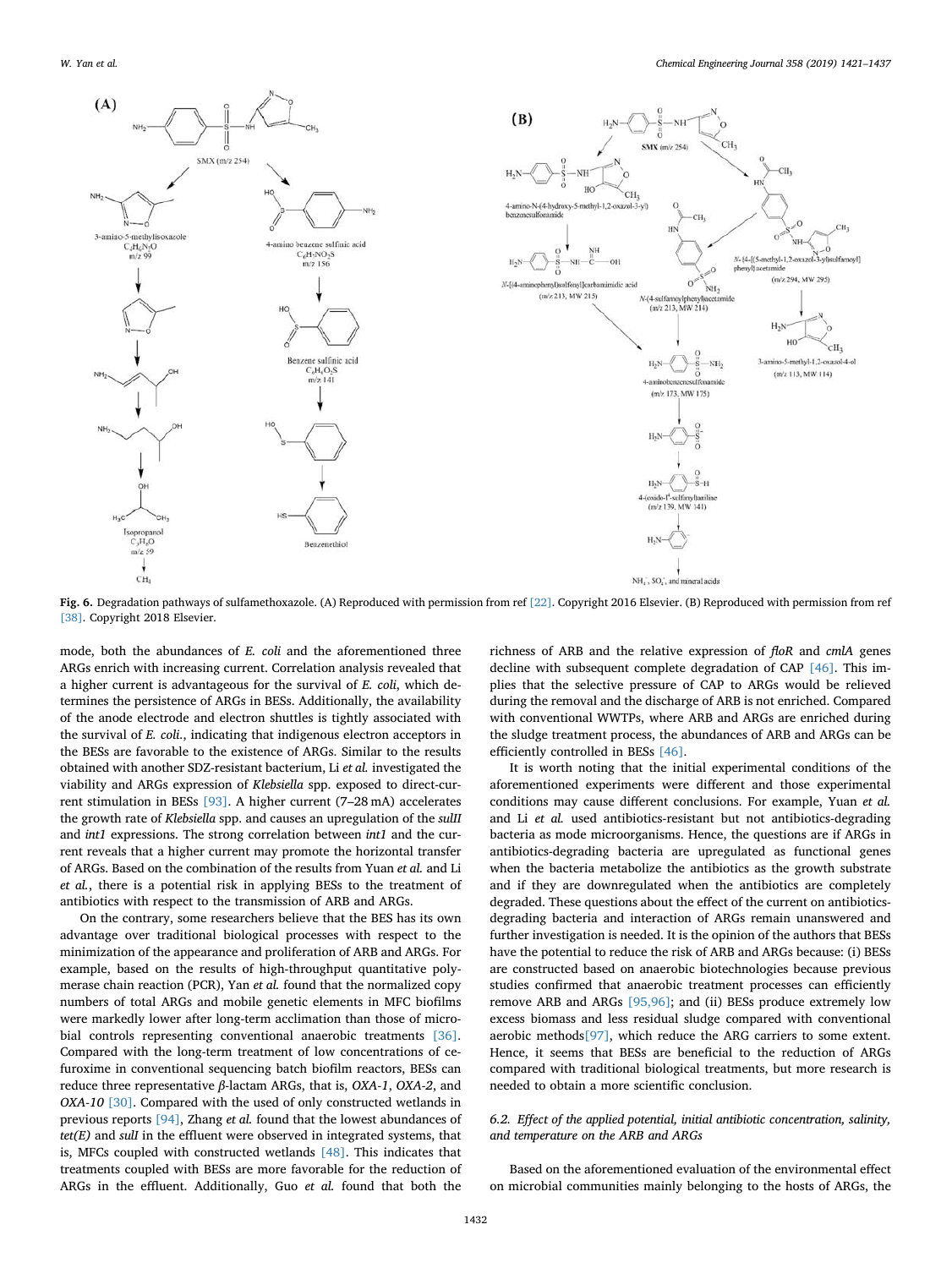<span id="page-12-0"></span>

| Table 4          | Predominant microbes in bioelectrochemical systems for degrading antibiotics.                                            |                                                                                                                                                                            |        |                                                                                                                                                                        |        |
|------------------|--------------------------------------------------------------------------------------------------------------------------|----------------------------------------------------------------------------------------------------------------------------------------------------------------------------|--------|------------------------------------------------------------------------------------------------------------------------------------------------------------------------|--------|
| Antibiotics      | Phylum                                                                                                                   | Class                                                                                                                                                                      | Family | Genus                                                                                                                                                                  | Refs.  |
| chloramphenicol  | Proteobacteria ( $> 60.48\%$ )<br>Actinobacteria (15.40%)<br>Bacteroidetes (8.00%)                                       | ß-proteobacteria (47.61%)<br>Sphingobacteriia (5.05%)<br>$\gamma$ -proteobacteria (3.52%)<br>a-proteobacteria (9.35%)<br>Actinobacteria (15.40%)<br>Flavobacteriia (8.00%) | N.M.   | Chryseobacterium (8.86%)<br>Nitrososphaera (12.15%)<br>Comanonas (19.41%)<br>Azonexus (19.94%)<br>Gaiella (5.45%)                                                      | $[41]$ |
| chloramphenicol  | Proteobacteria<br><b>Bacteroidetes</b><br>Firmicutes                                                                     | N.M.                                                                                                                                                                       | N.M.   | Methylobacillus<br>Brevundimonas<br>Pseudomonas                                                                                                                        | $[46]$ |
| chloramphenicol  | Proteobacteria<br>Firmicutes                                                                                             | N.M.                                                                                                                                                                       | N.M.   | Pseudomonas<br>Lysinibacillus                                                                                                                                          | [45]   |
| chloramphenicol  | Proteobacteria (82.48%) Bacteroidetes<br>Synergistetes<br>Firmicutes                                                     | 8-proteobacteria (71.61%)<br>a-proteobacteria<br>ß-proteobacteria<br>y-proteobacteria<br>Flavobacteria<br>Bacteroidia<br>Clostridia                                        |        | Rhodopseudomonas (4.83%)<br>Dysgonomonas (1.70%)<br>Cloacibacillus (1.24%)<br>Pseudomonas (2.29%)<br>Desulfovibrio (3.49%)<br>Geobacter (67.55%)<br>Petrimonas (1.54%) | $[86]$ |
| chloramphenicol  | Proteobacteria<br><b>Bacteroidetes</b>                                                                                   | a-Proteobacteria<br>β-Proteobacteria<br>y-Proteobacteria<br>Flavobacteria                                                                                                  |        | Dechloromonas denitrificans<br>Clavibacter michiganensis<br>Salmonella bongori<br>Pseudomonas<br>Enterobacter                                                          | [24]   |
| tetracycline     | Proteobacteria (62.4%) Firmicutes (26.1%)<br>Bacteroidetes (8.1%)                                                        | N.M.                                                                                                                                                                       | N.M.   | Burkholderia-Paraburkholderia (12.3%)<br>Stenotrophomonas (4.4%)<br>Achromobacter (14.9%),<br>Geobacter (5.01%)<br>Alcaligenes (9.4%)<br>Enterobacter (4%).            | $[35]$ |
| oxytetracycline  | Proteobacteria (60-80%)<br>Firmicutes (94.70%)                                                                           | a-Proteobacteria<br>β-Proteobacteria<br>y-Proteobacteria<br>Clostridia                                                                                                     | N.M.   | Eubacterium spp. (91.8%)                                                                                                                                               | $[36]$ |
| sulfadiazine     | N.M.                                                                                                                     | N.M.                                                                                                                                                                       | N.M.   | Methylococcus capsulatus,<br>Longilinea arvoryzae<br>Byssovorax cruenta<br>Malikia spinose<br>Dechloromonas                                                            | $[82]$ |
| sulfamethoxazole | Planctomycetes<br>Proteobacteria<br>Euryarchaeota<br><b>Bacteroidetes</b><br>synergistetes<br>Spirochaetes<br>Firmicutes | N.M.                                                                                                                                                                       | N.M.   | Methanobacterium<br>Achromobacter<br>Methanosaeta<br>Treponema                                                                                                         | $[37]$ |
| sulfamethoxazole | Proteobacteria<br><b>Bacteroidetes</b><br>Firmicutes                                                                     | ß-proteobacteria<br>Bacteroidia<br>Clostridia                                                                                                                              |        | Thauera (56.4%)                                                                                                                                                        | $[38]$ |
|                  |                                                                                                                          |                                                                                                                                                                            |        | (continued on next page)                                                                                                                                               |        |

*W. Yan et al. Chemical Engineering Journal 358 (2019) 1421–1437*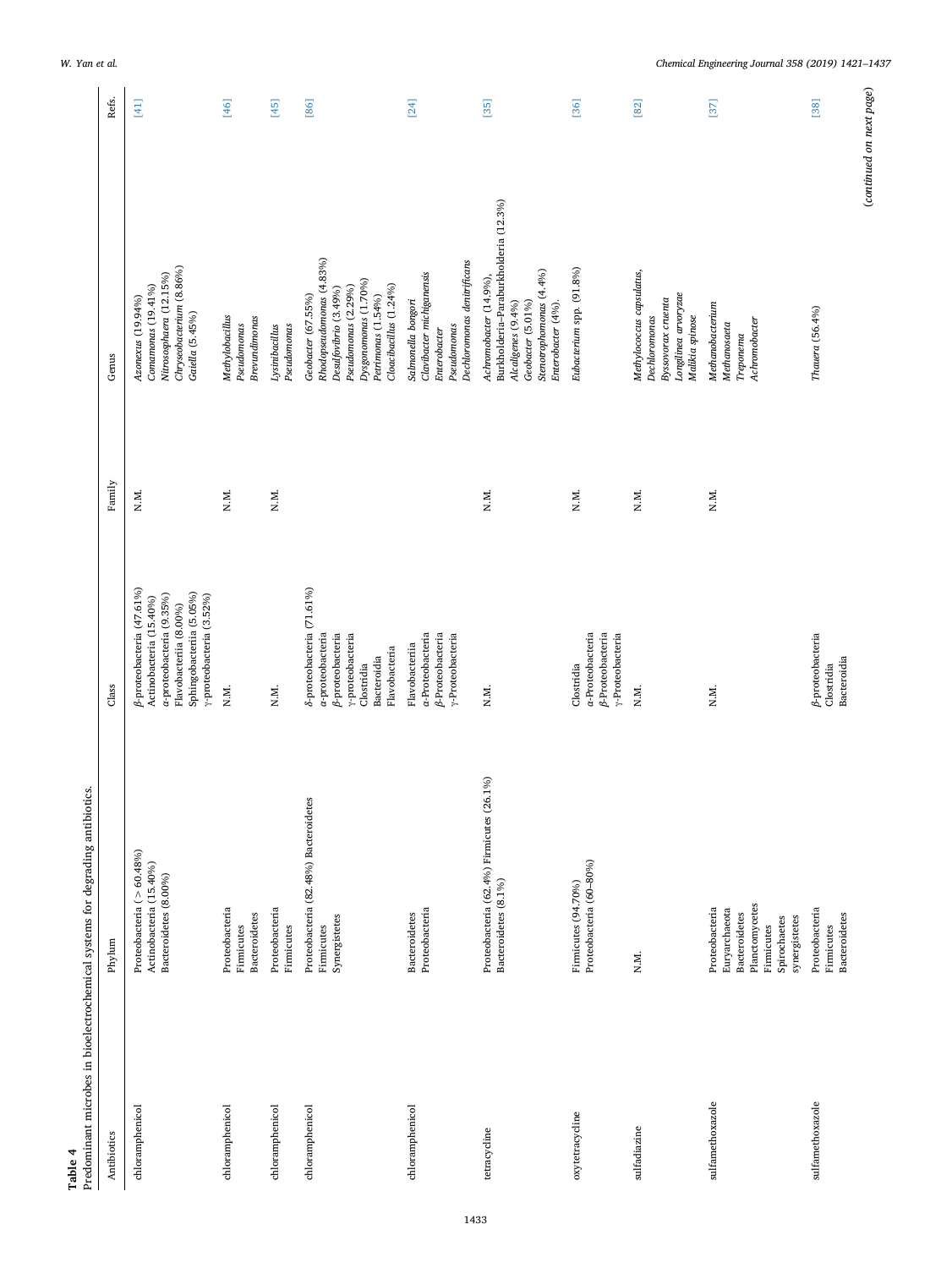| Table 4 (continued)                  |                                                                                                  |       |                                                             |                                                                                                                            |                                    |
|--------------------------------------|--------------------------------------------------------------------------------------------------|-------|-------------------------------------------------------------|----------------------------------------------------------------------------------------------------------------------------|------------------------------------|
| Antibiotics                          | Phylum                                                                                           | Class | Family                                                      | Genus                                                                                                                      | Refs.                              |
| sulfamethoxazole and tetracycline    | Proteobacteria (45.93%)<br>Bacteroidetes (20.16%)<br>Chloroflexi (4.23%)                         | N.M.  | N.M.                                                        | Dechloromonas (31.47%)<br>Bacteroidetes (23.70%)<br>Crenothrix (4.54%)<br>Nitrospira (4.63%)                               | $\begin{bmatrix} 31 \end{bmatrix}$ |
| and tetracycline<br>Sulfamethoxazole | Proteobacteria (47.3%)<br>Bacteroidetes (18.6%)<br>Chloroflexi (4.2%)                            | N.M.  | N.M.                                                        | N.M.                                                                                                                       | $[25]$                             |
| cefuroxime                           | Proteobacteria (60-80%)                                                                          | N.M.  | Propionibacteriaceae<br>Xanthomonadaceae,<br>Alcaligenaceae | N.M.                                                                                                                       | [30]                               |
| cefazolin sodium                     | Proteobacteria (> 38.89%)<br>Bacteroidetes (20.1%)<br>Spirochaetae (7.05%)<br>Firmicutes (4.28%) | N.M.  | N.M.                                                        | Stenotrophomonas (2.85%)<br>Acinetobacter (15.82%)<br>Dysgonomonas (5.36%)<br>Lysinibacillus (3.22%)<br>Geobacter (18.71%) | $[26]$                             |

Notes: The percentage in brackets are the abundance of microbes according to previous references. And the order in one excel blank is reflected by their abundances, that is, the highest abundance of microbes was placed Notes: The percentage in brackets are the abundance of microbes according to previous references. And the order in one excel blank is reflected by their abundances, that is, the highest abundance of microbes was placed in the top of the same blank; N.M: Not mentioned. in the top of the same blank; N.M: Not mentioned.

nitrofurazone Proteobacteria (84.81%) *γ-*proteobacteria (81.09%) N.M. *Klebsiella* (62.54%) [\[23\]](#page-15-2)

-proteobacteria (81.09%)

Proteobacteria (84.81%)

nitrofurazone

N.M.

environmental factors also affect the ARB and ARGs in BESs. However, the studies of the effect of environmental factors on the ARB and ARGs during antibiotics removal in BESs are limited. Apart from the conclusion about the effect of the higher current on the ARB and ARGs in [Section 6.1,](#page-10-0) only Guo *et al.* evaluated the effect of the applied potential, initial antibiotic concentration, salinity, and temperature on the fate of ARB and ARGs [\[45,46\]](#page-15-27). Hence, the effects of other environmental factors on ARB and ARGs, mainly including the *cmlA* , *floR* , *tetC, sul1* , and *intI1* genes, are debated in detail in the following section based on the results from Guo and her co-workers.

The cathode potential affects the abundances of ARB and ARGs. Except for *tetC*, the relative abundances of the *cmlA* , *floR* , *sul1*, and *intI1* genes are the lowest at  $-1$  V in BESs with 2% salinity compared with those at −1.25 V and −0.5 V (the result that the current induces the persistence of ARGs to some extent contradicts the conclusions of Yuan *et al.* and Li *et al.*). The abundances of ARB are similar to that of ARGs, that is, the lowest richness of ARB carrying *floR* and *cmlA* genes occurs in BESs with an applied voltage of  $-1$  V. These phenomena may contribute to the fact that the applied electrical field changes the cell membrane permeability and speeds up the death of bacteria without resistance under the poison of antibiotics. These results imply that the appearance of ARB and transmission of ARGs can be controlled at −1 V and that it would be a good choice to apply a voltage of -−1 V for CAP wastewater treatment.

A higher initial antibiotic concentration contributes to a higher selection pressure for the propagation of the ARB and enrichment of ARGs. As the CAP concentration increases from 10 to 50 mg/L, the abundance of ARB increases more quickly and the relative expression of the *floR* gene is induced more profoundly. A similar increase was also obtained by ARB carrying the *cmlA* gene. Compared with 10 mg/L, the CAP concentrations of 20 and 50 mg/L result in a striking rise in ARB carrying the *cmlA* gene.

A low salinity, especially a salinity of 0.5%, facilitates the expression of *cmlA*, *floR*, *sul1*, and *intI1* compared with salinities of 0.2% and 6%. The higher abundance of *cmlA* , *floR* , *sul1*, and *intI1* at a salinity of 0.5% implies that not only the spread of ARGs is enhanced, but horizontal gene transfer of ARGs is promoted by the lower salinity. However, the effect of the salinity on the *tetC* gene is completely opposite to that of the other ARGs and its abundance increases with increasing salinity from 0% to 6%. This indicates that the role of the salinity to different ARGs is diverse.

A low temperature of 10 °C accelerates the proliferation of ARGs and further enhances affected by the salinity. In BESs without salinity, the relative abundances of ARGs and *intI1* affected by 15 °C and 10 °C are similar and both notably higher than those at 30 °C. However, at a salinity of 2%, the highest relative expression of ARGs and *intI1* occurs at 10 °C and the abundance of ARGs and *intI1* remains relatively low at 15 °C and 30 °C. The strong correlation between ARGs and *intI1* reveals that a 2% salinity has a stronger environmental impact than the temperature, which is conducive to the horizontal transfer of ARGs.

It is important to note that discussion about effect of these factors on ARB and ARGs are based on limited results from Guo and her coworkers, hence more investigations are required to get a more scientific conclusion. Additionally, previous studies have confirmed positive correlations between different ARGs and between ARGs and mobile genetic elements [\[98–101\].](#page-16-12) But the existing literatures are mostly limited to individual ARGs relevant to antibiotics. Hence, it needs more attention to investigate the fate of a broad range of ARGs under different operating conditions in BESs.

#### **7. Challenges and outlook**

Through combined integration of microbial metabolism and electrochemical redox reduction, BESs are regarded as emerging environment-benign and promising treatments for emerging pollutants, especially antibiotics. In this review, the effect of various environmental

Refs.

[\[31\]](#page-15-12)

23]

Klebsiella (62.54%)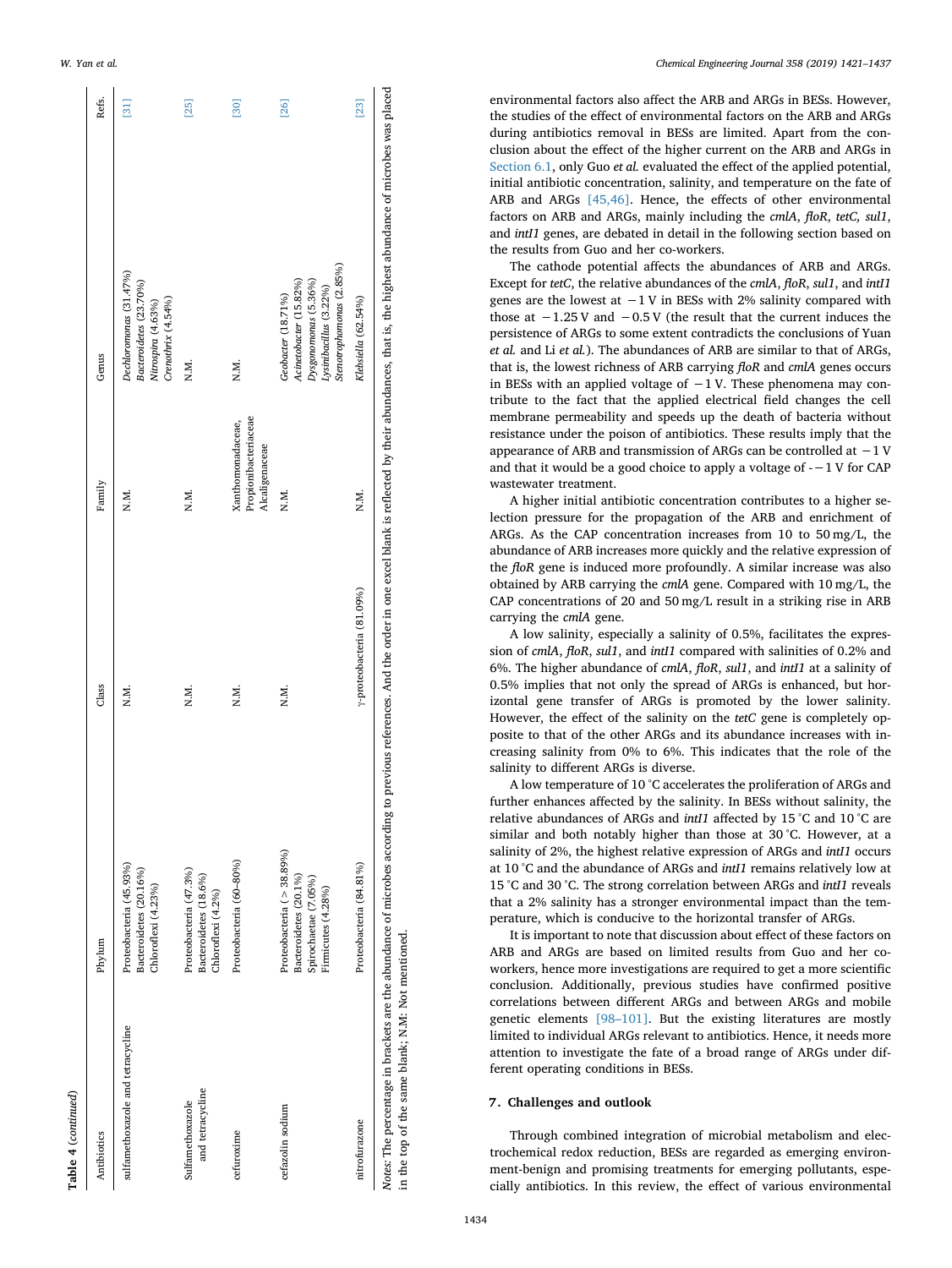factors on the performance of BESs, functional microbes, and ARGs has been addressed. However, the existing literatures paid more attention to search functional bacteria but not further to reveal biocatalyst mechanism about functional genes. And previous studies focused on the removal capacity of traditional BESs for wastewater containing antibiotics but not contribute to the development of BES systems to treat antibiotics contaminants concentrated in solid matrixes. Hence, given the diversity of antibiotics pollutants and the complexity of realistic pollutant environments, several challenges with respect to the improvement of the removal capacity, revelation of biocatalyst mechanism, development of BES systems, and ARGs investigation remain to be addressed and need more attention.

### *7.1. Capacity improvement*

Despite the major advances, the removal capacities of antibiotics in BESs are relatively low considering their future application in realistic polluted environments. Improving the electron transfer capacity is a key to solve this issue. Electrodes are the habitats of exoelectrogens and determine the activity of microorganisms and overall performance of BESs. Therefore, low-cost and durable electrode materials with excellent conductivity and biocompatibility should be developed. Biochar and its modification materials as well as other cost-effective carbon based electrodes may be good choices. The comparison of different electrodes with respect to their influence on microbial community and electron transfer should be studied in the future. Furthermore, the addition of electron transfer mediators might enhance the removal capacity and the interplay of electrochemically active microbes, electrodes, and electron transfer mediators warrants further studies.

## *7.2. Biocatalyst mechanism*

The functional species corresponding to several representative antibiotics were revealed in the Section 5. Nevertheless, the mechanism involved in the electron transfer between microbes and electrodes and among mixed bacteria remains obscure and the metabolic pathways of functional genes for antibiotics detoxification need to be revealed in the future. Omics technologies, such as metagenomics, metaproteomics, and metabolomics, might be conducive for the exploration of functional genes concerning the electron transfer and metabolic pathways of antibiotics to illustrate the potential proteins mediating electron transport and to identify the potential enzymes catalyzing metabolic reactions of antibiotics. Moreover, how to efficiently control the formation of functional biofilms and to enhance the expression of relevant functional genes under different operating parameters should be paid more efforts in future researches.

#### *7.3. ARG investigation*

Given the diversity of ARGs and the dissimilarity of environmental factors of different ARGs, more investigations of more types of ARGs and their interaction in BESs are required. High-throughput quantitative PCR is a powerful technique that can be used to simultaneously measure nearly 300 types of ARGs. In addition, functional metagenomics play an indispensable role in discovering unknown ARGs. Hence, high-throughput quantitative PCR and functional metagenomics are expected to illuminate scientific issues concerning biofilms in BESs including the abundance and diversity of ARGs, mechanism of horizontal gene transfer, and differences of ARG expression under singleand multi-antibiotics during long-term operation. Co-existence of antibiotics and other emerging contaminants, such as pharmaceuticals and personal care products, should be noticed in the realistic environment. Therefore, besides the feasibility of BESs for removing co-existent contaminants, the effect of co-existent contaminants on ARGs in electroactive biofilms should be considered.

#### *7.4. System development*

Previous studies were performed in simulative aquatic environments, but the emerging contaminants of antibiotics are ubiquitous and often found to be easily concentrated in solid matrixes such as sediments, sludge, and soil. The emergence of sediment MFCs and plant MFCs or other solid BESs might be a good basis to study these troublesome issues. Specific BESs should be developed for different surroundings involving the investigation of the removal capacity and critical factors of antibiotics-containing solid matrixes. Additionally, the coexistence of antibiotics pollutants and other contaminants, such as heavy metals, is pervasive. Heavy metals pose a co-selective pressure on ARGs. Biocathodes have proven to be a good platform for the reduction of metals and antibiotics. Hence, it needs to be studied if biocathodes are a good choice for the treatment of matrixes containing both antibiotic pollutants and heavy metals and for the release of the co-selective pressure through rapid transformation.

#### **Acknowledgments**

This study was supported by grants from the National Natural Science Foundation of China (51478451) and the Youth Innovation Promotion Association of Chinese Academy of Sciences (2018344).

#### **References**

- <span id="page-14-0"></span>[1] [M.J. Blaser, Antibiotic use and its consequences for the normal microbiome,](http://refhub.elsevier.com/S1385-8947(18)32082-5/h0005) [Science 352 \(2016\) 544–545.](http://refhub.elsevier.com/S1385-8947(18)32082-5/h0005)
- [2] [N.H. Tran, M. Reinhard, K.Y.-H. Gin, Occurrence and fate of emerging con](http://refhub.elsevier.com/S1385-8947(18)32082-5/h0010)[taminants in municipal wastewater treatment plants from different geographical](http://refhub.elsevier.com/S1385-8947(18)32082-5/h0010) [regions-a review, Water Res. 133 \(2018\) 182–207.](http://refhub.elsevier.com/S1385-8947(18)32082-5/h0010)
- [3] [M. Ashfaq, Y. Li, Y. Wang, W. Chen, H. Wang, X. Chen, W. Wu, Z. Huang, C.P. Yu,](http://refhub.elsevier.com/S1385-8947(18)32082-5/h0015) [Q. Sun, Occurrence, fate, and mass balance of different classes of pharmaceuticals](http://refhub.elsevier.com/S1385-8947(18)32082-5/h0015) [and personal care products in an anaerobic-anoxic-oxic wastewater treatment](http://refhub.elsevier.com/S1385-8947(18)32082-5/h0015) [plant in Xiamen, China, Water Res. 123 \(2017\) 655–667.](http://refhub.elsevier.com/S1385-8947(18)32082-5/h0015)
- <span id="page-14-1"></span>[4] [Y. Wang, R. Zhang, J. Li, Z. Wu, W. Yin, S. Schwarz, J.M. Tyrrell, Y. Zheng,](http://refhub.elsevier.com/S1385-8947(18)32082-5/h0020) [S. Wang, Z. Shen, Z. Liu, J. Liu, L. Lei, M. Li, Q. Zhang, C. Wu, Q. Zhang, Y. Wu,](http://refhub.elsevier.com/S1385-8947(18)32082-5/h0020) [T.R. Walsh, J. Shen, Comprehensive resistome analysis reveals the prevalence of](http://refhub.elsevier.com/S1385-8947(18)32082-5/h0020) [NDM and MCR-1 in Chinese poultry production, Nat. Microbiol. 2 \(2017\) 16260.](http://refhub.elsevier.com/S1385-8947(18)32082-5/h0020)
- [5] [S. Atashgahi, I. Sánchez-Andrea, H.J. Heipieper, J.R. van der Meer, A.J.M. Stams,](http://refhub.elsevier.com/S1385-8947(18)32082-5/h0025) [H. Smidt, Prospects for harnessing biocide resistance for bioremediation and de](http://refhub.elsevier.com/S1385-8947(18)32082-5/h0025)[toxification, Science 360 \(2018\) 743–746.](http://refhub.elsevier.com/S1385-8947(18)32082-5/h0025)
- [6] [S. Baker, N. Thomson, F.-X. Weill, K.E. Holt, Genomic insights into the emergence](http://refhub.elsevier.com/S1385-8947(18)32082-5/h0030) [and spread of antimicrobial-resistant bacterial pathogens, Science 360 \(2018\)](http://refhub.elsevier.com/S1385-8947(18)32082-5/h0030) [733–738.](http://refhub.elsevier.com/S1385-8947(18)32082-5/h0030)
- [7] [C.M. Manaia, J. Rocha, N. Scaccia, R. Marano, E. Radu, F. Biancullo, F. Cerqueira,](http://refhub.elsevier.com/S1385-8947(18)32082-5/h0035) [G. Fortunato, I.C. Iakovides, I. Zammit, I. Kampouris, I. Vaz-Moreira, O.C. Nunes,](http://refhub.elsevier.com/S1385-8947(18)32082-5/h0035) [Antibiotic resistance in wastewater treatment plants: tackling the black box,](http://refhub.elsevier.com/S1385-8947(18)32082-5/h0035) [Environ. Int. 115 \(2018\) 312–324.](http://refhub.elsevier.com/S1385-8947(18)32082-5/h0035)
- [8] [Y.G. Zhu, Y. Zhao, B. Li, C.L. Huang, S.Y. Zhang, S. Yu, Y.S. Chen, T. Zhang,](http://refhub.elsevier.com/S1385-8947(18)32082-5/h0040) [M.R. Gillings, J.Q. Su, Continental-scale pollution of estuaries with antibiotic re](http://refhub.elsevier.com/S1385-8947(18)32082-5/h0040)[sistance genes, Nat. Microbiol. 2 \(2017\) 16270.](http://refhub.elsevier.com/S1385-8947(18)32082-5/h0040)
- <span id="page-14-2"></span>[9] [Y.G. Zhu, M. Gillings, P. Simonet, D. Stekel, S. Banwart, J. Penuelas, Microbial](http://refhub.elsevier.com/S1385-8947(18)32082-5/h0045) [mass movements, Science 357 \(2017\) 1099–1100.](http://refhub.elsevier.com/S1385-8947(18)32082-5/h0045)
- <span id="page-14-3"></span>[10] [L. Feng, E.D. van Hullebusch, M.A. Rodrigo, G. Esposito, M.A. Oturan, Removal of](http://refhub.elsevier.com/S1385-8947(18)32082-5/h0050) [residual anti-inflammatory and analgesic pharmaceuticals from aqueous systems](http://refhub.elsevier.com/S1385-8947(18)32082-5/h0050) [by electrochemical advanced oxidation processes: a review, Chem. Eng. J. 228](http://refhub.elsevier.com/S1385-8947(18)32082-5/h0050) [\(2013\) 944–964.](http://refhub.elsevier.com/S1385-8947(18)32082-5/h0050)
- [11] [O.M. Rodriguez-Narvaez, J.M. Peralta-Hernandez, A. Goonetilleke, E.R. Bandala,](http://refhub.elsevier.com/S1385-8947(18)32082-5/h0055) [Treatment technologies for emerging contaminants in water: a review, Chem. Eng.](http://refhub.elsevier.com/S1385-8947(18)32082-5/h0055) [J. 323 \(2017\) 361–380.](http://refhub.elsevier.com/S1385-8947(18)32082-5/h0055)
- <span id="page-14-4"></span>[12] [R.F. Dantas, S. Contreras, C. Sans, S. Esplugas, Sulfamethoxazole abatement by](http://refhub.elsevier.com/S1385-8947(18)32082-5/h0060) [means of ozonation, J. Hazard. Mater. 150 \(2008\) 790–794.](http://refhub.elsevier.com/S1385-8947(18)32082-5/h0060)
- <span id="page-14-5"></span>[13] [S. Kim, K.H. Chu, Y.A.J. Al-Hamadani, C.M. Park, M. Jang, D.H. Kim, M. Yu,](http://refhub.elsevier.com/S1385-8947(18)32082-5/h0065) [J. Heo, Y. Yoon, Removal of contaminants of emerging concern by membranes in](http://refhub.elsevier.com/S1385-8947(18)32082-5/h0065) [water and wastewater: a review, Chem. Eng. J. 335 \(2018\) 896–914.](http://refhub.elsevier.com/S1385-8947(18)32082-5/h0065)
- <span id="page-14-6"></span>[14] [F. Mansour, M. Al-Hindi, R. Yahfoufi, G.M. Ayoub, M.N. Ahmad, The use of ac](http://refhub.elsevier.com/S1385-8947(18)32082-5/h0070)[tivated carbon for the removal of pharmaceuticals from aqueous solutions: a re](http://refhub.elsevier.com/S1385-8947(18)32082-5/h0070)[view, Rev. Environ. Sci. Bio. 17 \(2018\) 109–145.](http://refhub.elsevier.com/S1385-8947(18)32082-5/h0070)
- <span id="page-14-7"></span>[15] [X. Shi, K.Y. Leong, H.Y. Ng, Anaerobic treatment of pharmaceutical wastewater: a](http://refhub.elsevier.com/S1385-8947(18)32082-5/h0075) [critical review, Bioresour. Technol. 245 \(2017\) 1238–1244.](http://refhub.elsevier.com/S1385-8947(18)32082-5/h0075)
- [16] [D. Cheng, H.H. Ngo, W. Guo, Y. Liu, S.W. Chang, D.D. Nguyen, L.D. Nghiem,](http://refhub.elsevier.com/S1385-8947(18)32082-5/h0080) [J. Zhou, B. Ni, Anaerobic membrane bioreactors for antibiotic wastewater treat](http://refhub.elsevier.com/S1385-8947(18)32082-5/h0080)[ment: performance and membrane fouling issues, Bioresour. Technol. 267 \(2018\)](http://refhub.elsevier.com/S1385-8947(18)32082-5/h0080) [714–724.](http://refhub.elsevier.com/S1385-8947(18)32082-5/h0080)
- [17] [B. Tiwari, B. Sellamuthu, Y. Ouarda, P. Drogui, R.D. Tyagi, G. Buelna, Review on](http://refhub.elsevier.com/S1385-8947(18)32082-5/h0085) [fate and mechanism of removal of pharmaceutical pollutants from wastewater](http://refhub.elsevier.com/S1385-8947(18)32082-5/h0085) [using biological approach, Bioresour. Technol. 224 \(2017\) 1–12.](http://refhub.elsevier.com/S1385-8947(18)32082-5/h0085)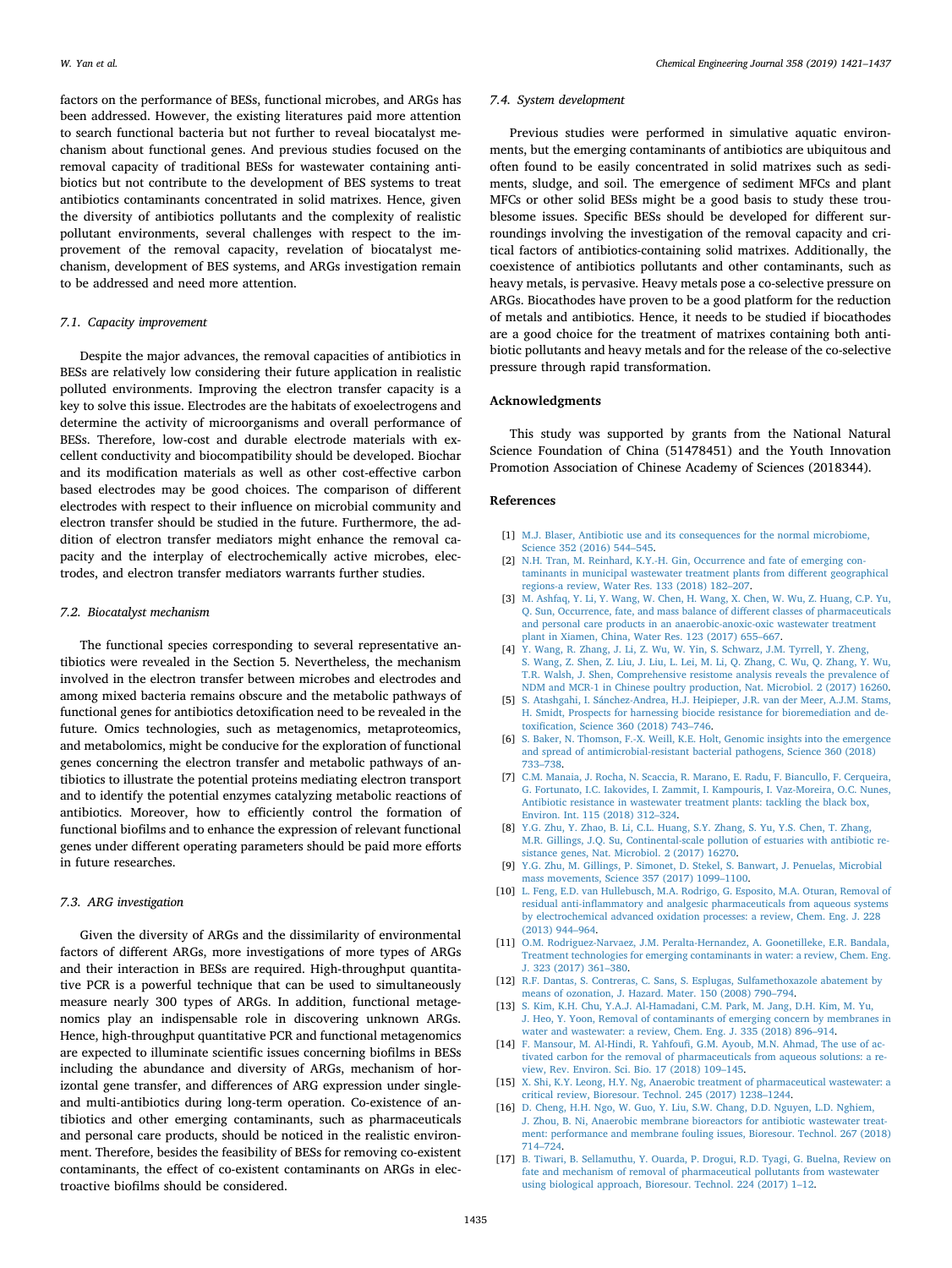- <span id="page-15-0"></span>[18] [G. Zhen, X. Lu, G. Kumar, P. Bakonyi, K. Xu, Y. Zhao, Microbial electrolysis cell](http://refhub.elsevier.com/S1385-8947(18)32082-5/h0090) [platform for simultaneous waste biorefinery and clean electrofuels generation:](http://refhub.elsevier.com/S1385-8947(18)32082-5/h0090) [Current situation, challenges and future perspectives, Prog. Energ. Combust. 63](http://refhub.elsevier.com/S1385-8947(18)32082-5/h0090) [\(2017\) 119–145.](http://refhub.elsevier.com/S1385-8947(18)32082-5/h0090)
- [19] [C. Santoro, C. Arbizzani, B. Erable, I. Ieropoulos, Microbial fuel cells: from fun](http://refhub.elsevier.com/S1385-8947(18)32082-5/h0095)[damentals to applications. A review, J. Power Sources 356 \(2017\) 225–244.](http://refhub.elsevier.com/S1385-8947(18)32082-5/h0095)
- [20] [M. Kronenberg, E. Trably, N. Bernet, D. Patureau, Biodegradation of polycyclic](http://refhub.elsevier.com/S1385-8947(18)32082-5/h0100) [aromatic hydrocarbons: using microbial bioelectrochemical systems to overcome](http://refhub.elsevier.com/S1385-8947(18)32082-5/h0100) [an impasse, Environ. Pollut. 231 \(2017\) 509–523.](http://refhub.elsevier.com/S1385-8947(18)32082-5/h0100)
- [21] [R. Ilamathi, J. Jayapriya, Microbial fuel cells for dye decolorization, Environ.](http://refhub.elsevier.com/S1385-8947(18)32082-5/h0105) [Chem. Lett. 16 \(2018\) 239–250.](http://refhub.elsevier.com/S1385-8947(18)32082-5/h0105)
- <span id="page-15-1"></span>[22] [L. Wang, Y. Liu, J. Ma, F. Zhao, Rapid degradation of sulphamethoxazole and the](http://refhub.elsevier.com/S1385-8947(18)32082-5/h0110) [further transformation of 3-amino-5-methylisoxazole in a microbial fuel cell,](http://refhub.elsevier.com/S1385-8947(18)32082-5/h0110) [Water Res. 88 \(2016\) 322–328.](http://refhub.elsevier.com/S1385-8947(18)32082-5/h0110)
- <span id="page-15-2"></span>[23] [D. Kong, H. Yun, D. Cui, M. Qi, C. Shao, D. Cui, N. Ren, B. Liang, A. Wang,](http://refhub.elsevier.com/S1385-8947(18)32082-5/h0115) [Response of antimicrobial nitrofurazone-degrading biocathode communities to](http://refhub.elsevier.com/S1385-8947(18)32082-5/h0115) [different cathode potentials, Bioresour. Technol. 241 \(2017\) 951–958.](http://refhub.elsevier.com/S1385-8947(18)32082-5/h0115)
- <span id="page-15-25"></span>[24] [B. Liang, H.Y. Cheng, D.Y. Kong, S.H. Gao, F. Sun, D. Cui, F.Y. Kong, A.J. Zhou,](http://refhub.elsevier.com/S1385-8947(18)32082-5/h0120) [W.Z. Liu, N.Q. Ren, W.M. Wu, A.J. Wang, D.J. Lee, Accelerated reduction of](http://refhub.elsevier.com/S1385-8947(18)32082-5/h0120) [chlorinated nitroaromatic antibiotic chloramphenicol by biocathode, Environ. Sci.](http://refhub.elsevier.com/S1385-8947(18)32082-5/h0120) [Technol. 47 \(2013\) 5353–5361.](http://refhub.elsevier.com/S1385-8947(18)32082-5/h0120)
- <span id="page-15-3"></span>[25] [S. Zhang, H.L. Song, X.L. Yang, K.Y. Yang, X.Y. Wang, Effect of electrical stimu](http://refhub.elsevier.com/S1385-8947(18)32082-5/h0125)[lation on the fate of sulfamethoxazole and tetracycline with their corresponding](http://refhub.elsevier.com/S1385-8947(18)32082-5/h0125) [resistance genes in three-dimensional biofilm-electrode reactors, Chemosphere](http://refhub.elsevier.com/S1385-8947(18)32082-5/h0125) [164 \(2016\) 113–119.](http://refhub.elsevier.com/S1385-8947(18)32082-5/h0125)
- <span id="page-15-7"></span>[26] [E. Zhang, Q. Yu, W. Zhai, F. Wang, K. Scott, High tolerance of and removal of](http://refhub.elsevier.com/S1385-8947(18)32082-5/h0130) [cefazolin sodium in single-chamber microbial fuel cells operation, Bioresour.](http://refhub.elsevier.com/S1385-8947(18)32082-5/h0130) [Technol. 249 \(2018\) 76–81.](http://refhub.elsevier.com/S1385-8947(18)32082-5/h0130)
- <span id="page-15-8"></span>[27] [H. Song, W. Guo, M. Liu, J. Sun, Performance of microbial fuel cells on removal of](http://refhub.elsevier.com/S1385-8947(18)32082-5/h0135) [metronidazole, Water Sci. Technol. 68 \(2013\) 2599–2604.](http://refhub.elsevier.com/S1385-8947(18)32082-5/h0135)
- <span id="page-15-9"></span>[28] O. Wen, F. Kong, H. Zheng, D. Cao, Y. Ren, J. Yin, Electricity generation from [synthetic penicillin wastewater in an air-cathode single chamber microbial fuel](http://refhub.elsevier.com/S1385-8947(18)32082-5/h0140) [cell, Chem. Eng. J. 168 \(2011\) 572–576.](http://refhub.elsevier.com/S1385-8947(18)32082-5/h0140)
- <span id="page-15-10"></span>[29] [Q. Wen, F. Kong, H. Zheng, J. Yin, D. Cao, Y. Ren, G. Wang, Simultaneous pro](http://refhub.elsevier.com/S1385-8947(18)32082-5/h0145)[cesses of electricity generation and ceftriaxone sodium degradation in an air](http://refhub.elsevier.com/S1385-8947(18)32082-5/h0145)[cathode single chamber microbial fuel cell, J. Power Sources 196 \(2011\)](http://refhub.elsevier.com/S1385-8947(18)32082-5/h0145) [2567–2572.](http://refhub.elsevier.com/S1385-8947(18)32082-5/h0145)
- <span id="page-15-11"></span>[30] [Z. Cheng, X. Hu, Z. Sun, Microbial community distribution and dominant bacterial](http://refhub.elsevier.com/S1385-8947(18)32082-5/h0150) [species analysis in the bio-electrochemical system treating low concentration ce](http://refhub.elsevier.com/S1385-8947(18)32082-5/h0150)[furoxime, Chem. Eng. J. 303 \(2016\) 137–144.](http://refhub.elsevier.com/S1385-8947(18)32082-5/h0150)
- <span id="page-15-12"></span>[31] [H.L. Song, S. Zhang, X.L. Yang, T.Q. Chen, Y.Y. Zhang, Coupled effects of electrical](http://refhub.elsevier.com/S1385-8947(18)32082-5/h0155) [stimulation and antibiotics on microbial community in three-dimensional biofilm](http://refhub.elsevier.com/S1385-8947(18)32082-5/h0155)[electrode reactors, Water Air Soil Poll. 228 \(2017\) 83.](http://refhub.elsevier.com/S1385-8947(18)32082-5/h0155)
- <span id="page-15-13"></span>[32] [C. Jiang, L. Liu, J.C. Crittenden, An electrochemical process that uses an Fe0/TiO2](http://refhub.elsevier.com/S1385-8947(18)32082-5/h0160) [cathode to degrade typical dyes and antibiotics and a bio-anode that produces](http://refhub.elsevier.com/S1385-8947(18)32082-5/h0160) [electricity, Front. Env. Sci. Eng. 10 \(2016\) 15.](http://refhub.elsevier.com/S1385-8947(18)32082-5/h0160)
- <span id="page-15-14"></span>[33] [S. Zhang, H.L. Song, X.L. Yang, Y.L. Yang, K.Y. Yang, X.Y. Wang, Fate of tetra](http://refhub.elsevier.com/S1385-8947(18)32082-5/h0165)[cycline and sulfamethoxazole and their corresponding resistance genes in micro](http://refhub.elsevier.com/S1385-8947(18)32082-5/h0165)[bial fuel cell coupled constructed wetlands, RSC Adv. 6 \(2016\) 95999–96005.](http://refhub.elsevier.com/S1385-8947(18)32082-5/h0165)
- <span id="page-15-15"></span>[34] [Y. Li, L. Liu, F. Yang, Destruction of tetracycline hydrochloride antibiotics by](http://refhub.elsevier.com/S1385-8947(18)32082-5/h0170) [FeOOH/TiO2 granular activated carbon as expanded cathode in low-cost MBR/](http://refhub.elsevier.com/S1385-8947(18)32082-5/h0170) [MFC coupled system, J. Membrane Sci. 525 \(2017\) 202–209.](http://refhub.elsevier.com/S1385-8947(18)32082-5/h0170)
- <span id="page-15-16"></span>[35] [J. Wang, M.F. He, D. Zhang, Z. Ren, T.S. Song, J. Xie, Simultaneous degradation of](http://refhub.elsevier.com/S1385-8947(18)32082-5/h0175) [tetracycline by a microbial fuel cell and its toxicity evaluation by zebrafish, RSC](http://refhub.elsevier.com/S1385-8947(18)32082-5/h0175) [Adv. 7 \(2017\) 44226–44233.](http://refhub.elsevier.com/S1385-8947(18)32082-5/h0175)
- <span id="page-15-17"></span>[36] [W. Yan, Y. Guo, Y. Xiao, S. Wang, R. Ding, J. Jiang, H. Gang, H. Wang, J. Yang,](http://refhub.elsevier.com/S1385-8947(18)32082-5/h0180) [F. Zhao, The changes of bacterial communities and antibiotic resistance genes in](http://refhub.elsevier.com/S1385-8947(18)32082-5/h0180) [microbial fuel cells during long-term oxytetracycline processing, Water Res. 142](http://refhub.elsevier.com/S1385-8947(18)32082-5/h0180) [\(2018\) 105–114.](http://refhub.elsevier.com/S1385-8947(18)32082-5/h0180)
- <span id="page-15-18"></span>[37] [L. Wang, Y. Wu, Y. Zheng, L. Liu, F. Zhao, Efficient degradation of sulfamethox](http://refhub.elsevier.com/S1385-8947(18)32082-5/h0185)[azole and the response of microbial communities in microbial fuel cells, RSC Adv.](http://refhub.elsevier.com/S1385-8947(18)32082-5/h0185) [5 \(2015\) 56430–56437.](http://refhub.elsevier.com/S1385-8947(18)32082-5/h0185)
- <span id="page-15-19"></span>[38] [W. Miran, J. Jang, M. Nawaz, A. Shahzad, D.S. Lee, Biodegradation of the sulfo](http://refhub.elsevier.com/S1385-8947(18)32082-5/h0190)[namide antibiotic sulfamethoxazole by sulfamethoxazole acclimatized cultures in](http://refhub.elsevier.com/S1385-8947(18)32082-5/h0190) [microbial fuel cells, Sci. Total Environ. 627 \(2018\) 1058–1065.](http://refhub.elsevier.com/S1385-8947(18)32082-5/h0190)
- <span id="page-15-20"></span>[39] [F. Harnisch, C. Gimkiewicz, B. Bogunovic, R. Kreuzig, U. Schröder, On the removal](http://refhub.elsevier.com/S1385-8947(18)32082-5/h0195) [of sulfonamides using microbial bioelectrochemical systems, Electrochem.](http://refhub.elsevier.com/S1385-8947(18)32082-5/h0195) [Commun. 26 \(2013\) 77–80.](http://refhub.elsevier.com/S1385-8947(18)32082-5/h0195)
- <span id="page-15-21"></span>[40] [W. Guo, H. Song, L. Zhou, J. Sun, Simultaneous removal of sulfanilamide and](http://refhub.elsevier.com/S1385-8947(18)32082-5/h0200) [bioelectricity generation in two-chambered microbial fuel cells, Desalin. Water](http://refhub.elsevier.com/S1385-8947(18)32082-5/h0200) [Treat. 57 \(2016\) 24982–24989.](http://refhub.elsevier.com/S1385-8947(18)32082-5/h0200)
- <span id="page-15-22"></span>[41] [Q. Zhang, Y. Zhang, D. Li, Cometabolic degradation of chloramphenicol via a](http://refhub.elsevier.com/S1385-8947(18)32082-5/h0205) [meta-cleavage pathway in a microbial fuel cell and its microbial community,](http://refhub.elsevier.com/S1385-8947(18)32082-5/h0205) [Bioresour. Technol. 229 \(2017\) 104–110.](http://refhub.elsevier.com/S1385-8947(18)32082-5/h0205)
- <span id="page-15-23"></span>[42] [W. Guo, M. Geng, H. Song, J. Sun, Removal of chloramphenicol and simultaneous](http://refhub.elsevier.com/S1385-8947(18)32082-5/h0210) [electricity generation by using microbial fuel cell technology, Int. J. Electrochem.](http://refhub.elsevier.com/S1385-8947(18)32082-5/h0210) [Sci. 11 \(2016\) 5128–5139.](http://refhub.elsevier.com/S1385-8947(18)32082-5/h0210)
- <span id="page-15-24"></span>[43] [D. Kong, B. Liang, D.J. Lee, A. Wang, N. Ren, Effect of temperature switchover on](http://refhub.elsevier.com/S1385-8947(18)32082-5/h0215) [the degradation of antibiotic chloramphenicol by biocathode bioelectrochemical](http://refhub.elsevier.com/S1385-8947(18)32082-5/h0215) [system, J. Environ. Sci. 26 \(2014\) 1689–1697.](http://refhub.elsevier.com/S1385-8947(18)32082-5/h0215)
- <span id="page-15-26"></span>[44] [F. Sun, H. Liu, B. Liang, R. Song, Q. Yan, A. Wang, Reductive degradation of](http://refhub.elsevier.com/S1385-8947(18)32082-5/h0220) [chloramphenicol using bioelectrochemical system \(BES\): a comparative study of](http://refhub.elsevier.com/S1385-8947(18)32082-5/h0220) [abiotic cathode and biocathode, Bioresour. Technol. 143 \(2013\) 699–702.](http://refhub.elsevier.com/S1385-8947(18)32082-5/h0220)
- <span id="page-15-27"></span>[45] [N. Guo, Y. Wang, T. Tong, S.G. Wang, The fate of antibiotic resistance genes and](http://refhub.elsevier.com/S1385-8947(18)32082-5/h0225) [their potential hosts during bio-electrochemical treatment of high-salinity phar](http://refhub.elsevier.com/S1385-8947(18)32082-5/h0225)[maceutical wastewater, Water Res. \(2018\).](http://refhub.elsevier.com/S1385-8947(18)32082-5/h0225)
- <span id="page-15-28"></span>[46] [N. Guo, Y. Wang, L. Yan, X. Wang, M. Wang, H. Xu, S. Wang, Effect of bio-elec](http://refhub.elsevier.com/S1385-8947(18)32082-5/h0230)[trochemical system on the fate and proliferation of chloramphenicol resistance](http://refhub.elsevier.com/S1385-8947(18)32082-5/h0230) [genes during the treatment of chloramphenicol wastewater, Water Res. 117](http://refhub.elsevier.com/S1385-8947(18)32082-5/h0230) [\(2017\) 95–101.](http://refhub.elsevier.com/S1385-8947(18)32082-5/h0230)
- <span id="page-15-29"></span>[47] [D. Wu, F. Sun, Y. Zhou, Degradation of chloramphenicol with novel metal foam](http://refhub.elsevier.com/S1385-8947(18)32082-5/h0235) [electrodes in bioelectrochemical systems, Electrochim. Acta 240 \(2017\) 136–145.](http://refhub.elsevier.com/S1385-8947(18)32082-5/h0235)
- <span id="page-15-30"></span>[48] [S. Zhang, H.L. Song, X.L. Yang, S. Huang, Z.Q. Dai, H. Li, Y.Y. Zhang, Dynamics of](http://refhub.elsevier.com/S1385-8947(18)32082-5/h0240) [antibiotic resistance genes in microbial fuel cell-coupled constructed wetlands](http://refhub.elsevier.com/S1385-8947(18)32082-5/h0240) [treating antibiotic-polluted water, Chemosphere 178 \(2017\) 548–555.](http://refhub.elsevier.com/S1385-8947(18)32082-5/h0240)
- <span id="page-15-31"></span>[49] [W. Yang, H. Han, M. Zhou, J. Yang, Simultaneous electricity generation and tet](http://refhub.elsevier.com/S1385-8947(18)32082-5/h0245)[racycline removal in continuous flow electrosorption driven by microbial fuel](http://refhub.elsevier.com/S1385-8947(18)32082-5/h0245) [cells, RSC Adv. 5 \(2015\) 49513–49520.](http://refhub.elsevier.com/S1385-8947(18)32082-5/h0245)
- <span id="page-15-4"></span>[50] [H. Yuan, Y. Hou, I.M. Abu-Reesh, J. Chen, Z. He, Oxygen reduction reaction cat](http://refhub.elsevier.com/S1385-8947(18)32082-5/h0250)[alysts used in microbial fuel cells for energy-efficient wastewater treatment: a](http://refhub.elsevier.com/S1385-8947(18)32082-5/h0250) [review, Mater. Horiz. 3 \(2016\) 382–401.](http://refhub.elsevier.com/S1385-8947(18)32082-5/h0250)
- <span id="page-15-5"></span>[51] [X. Dominguez-Benetton, J.C. Varia, G. Pozo, O. Modin, A. Ter Heijne, J. Fransaer,](http://refhub.elsevier.com/S1385-8947(18)32082-5/h0255) [K. Rabaey, Metal recovery by microbial electro-metallurgy, Prog. Mater Sci. 94](http://refhub.elsevier.com/S1385-8947(18)32082-5/h0255) [\(2018\) 435–461.](http://refhub.elsevier.com/S1385-8947(18)32082-5/h0255)
- <span id="page-15-6"></span>[52] [T. Jafary, W.R.W. Daud, M. Ghasemi, B.H. Kim, J. Md Jahim, M. Ismail, S.S. Lim,](http://refhub.elsevier.com/S1385-8947(18)32082-5/h0260) [Biocathode in microbial electrolysis cell; present status and future prospects,](http://refhub.elsevier.com/S1385-8947(18)32082-5/h0260) [Renew. Sust. Energ. Rev. 47 \(2015\) 23–33.](http://refhub.elsevier.com/S1385-8947(18)32082-5/h0260)
- [53] [M. Hasany, M.M. Mardanpour, S. Yaghmaei, Biocatalysts in microbial electrolysis](http://refhub.elsevier.com/S1385-8947(18)32082-5/h0265) [cells: a review, Int. J. Hydrogen Energ. 41 \(2016\) 1477–1493.](http://refhub.elsevier.com/S1385-8947(18)32082-5/h0265)
- [54] [A. Kadier, M.S. Kalil, P. Abdeshahian, K. Chandrasekhar, A. Mohamed,](http://refhub.elsevier.com/S1385-8947(18)32082-5/h0270) [N.F. Azman, W. Logroño, Y. Simayi, A.A. Hamid, Recent advances and emerging](http://refhub.elsevier.com/S1385-8947(18)32082-5/h0270) [challenges in microbial electrolysis cells \(MECs\) for microbial production of hy](http://refhub.elsevier.com/S1385-8947(18)32082-5/h0270)[drogen and value-added chemicals, Renew. Sust. Energ. Rev. 61 \(2016\) 501–525.](http://refhub.elsevier.com/S1385-8947(18)32082-5/h0270) [55] [D. Recio-Garrido, M. Perrier, B. Tartakovsky, Modeling, optimization and control](http://refhub.elsevier.com/S1385-8947(18)32082-5/h0275)
- [of bioelectrochemical systems, Chem. Eng. J. 289 \(2016\) 180–190.](http://refhub.elsevier.com/S1385-8947(18)32082-5/h0275) [56] [R.G. Saratale, G.D. Saratale, A. Pugazhendhi, G. Zhen, G. Kumar, A. Kadier,](http://refhub.elsevier.com/S1385-8947(18)32082-5/h0280)
- <span id="page-15-32"></span>[P. Sivagurunathan, Microbiome involved in microbial electrochemical systems](http://refhub.elsevier.com/S1385-8947(18)32082-5/h0280) [\(MESs\): a review, Chemosphere 177 \(2017\) 176–188.](http://refhub.elsevier.com/S1385-8947(18)32082-5/h0280)
- <span id="page-15-43"></span>[57] [S. Venkata Mohan, G. Velvizhi, J. Annie Modestra, S. Srikanth, Microbial fuel cell:](http://refhub.elsevier.com/S1385-8947(18)32082-5/h0285) [critical factors regulating bio-catalyzed electrochemical process and recent ad](http://refhub.elsevier.com/S1385-8947(18)32082-5/h0285)[vancements, Renew. Sust. Energ. Rev. 40 \(2014\) 779–797.](http://refhub.elsevier.com/S1385-8947(18)32082-5/h0285)
- <span id="page-15-33"></span>[58] [J. Shen, Y. Zhang, X. Xu, C. Hua, X. Sun, J. Li, Y. Mu, L. Wang, Role of molecular](http://refhub.elsevier.com/S1385-8947(18)32082-5/h0290) [structure on bioelectrochemical reduction of mononitrophenols from wastewater,](http://refhub.elsevier.com/S1385-8947(18)32082-5/h0290) [Water Res. 47 \(2013\) 5511–5519.](http://refhub.elsevier.com/S1385-8947(18)32082-5/h0290)
- <span id="page-15-35"></span>[59] [D. Kong, B. Liang, H. Yun, H. Cheng, J. Ma, M. Cui, A. Wang, N. Ren, Cathodic](http://refhub.elsevier.com/S1385-8947(18)32082-5/h0295) [degradation of antibiotics: characterization and pathway analysis, Water Res. 72](http://refhub.elsevier.com/S1385-8947(18)32082-5/h0295) [\(2015\) 281–292.](http://refhub.elsevier.com/S1385-8947(18)32082-5/h0295)
- <span id="page-15-34"></span>[60] [J. Hoyos-Arbeláez, M. Vázquez, J. Contreras-Calderón, Electrochemical methods](http://refhub.elsevier.com/S1385-8947(18)32082-5/h0300) [as a tool for determining the antioxidant capacity of food and beverages: a review,](http://refhub.elsevier.com/S1385-8947(18)32082-5/h0300) [Food Chem. 221 \(2017\) 1371–1381.](http://refhub.elsevier.com/S1385-8947(18)32082-5/h0300)
- [61] [M. Alagiri, P. Rameshkumar, A. Pandikumar, Gold nanorod-based electrochemical](http://refhub.elsevier.com/S1385-8947(18)32082-5/h0305) ensing of small biomolecules: a review, Microchim. Acta 184 (2017) 3069-3092.
- <span id="page-15-36"></span>[62] [W. Wu, K.L. Lesnik, S. Xu, L. Wang, H. Liu, Impact of tobramycin on the perfor](http://refhub.elsevier.com/S1385-8947(18)32082-5/h0310)[mance of microbial fuel cell, Microb. Cell Fact. 13 \(2014\) 1–7.](http://refhub.elsevier.com/S1385-8947(18)32082-5/h0310)
- <span id="page-15-37"></span>[63] [R. Moscoviz, J. Toledo-Alarcón, E. Trably, N. Bernet, Electro-fermentation: how to](http://refhub.elsevier.com/S1385-8947(18)32082-5/h0315) [drive fermentation using electrochemical systems, Trends Biotechnol. 34 \(2016\)](http://refhub.elsevier.com/S1385-8947(18)32082-5/h0315) [856–865.](http://refhub.elsevier.com/S1385-8947(18)32082-5/h0315)
- [64] [A.S. Commault, G. Lear, M.A. Packer, R.J. Weld, Influence of anode potentials on](http://refhub.elsevier.com/S1385-8947(18)32082-5/h0320) [selection of Geobacter strains in microbial electrolysis cells, Bioresour. Technol.](http://refhub.elsevier.com/S1385-8947(18)32082-5/h0320) [139 \(2013\) 226–234.](http://refhub.elsevier.com/S1385-8947(18)32082-5/h0320)
- <span id="page-15-38"></span>[65] [L. Yu, S. Ruan, X. Xu, R. Zou, J. Hu, One-dimensional nanomaterial-assembled](http://refhub.elsevier.com/S1385-8947(18)32082-5/h0325) [macroscopic membranes for water treatment, Nano Today 17 \(2017\) 79–95.](http://refhub.elsevier.com/S1385-8947(18)32082-5/h0325)
- [66] [P.Y. You, S.K. Kamarudin, Recent progress of carbonaceous materials in fuel cell](http://refhub.elsevier.com/S1385-8947(18)32082-5/h0330) [applications: an overview, Chem. Eng. J. 309 \(2017\) 489–502.](http://refhub.elsevier.com/S1385-8947(18)32082-5/h0330)
- [67] [Z. Jiang, D. Zhang, L. Zhou, D. Deng, M. Duan, Y. Liu, Enhanced catalytic cap](http://refhub.elsevier.com/S1385-8947(18)32082-5/h0335)[ability of electroactive biofilm modified with different kinds of carbon nanotubes,](http://refhub.elsevier.com/S1385-8947(18)32082-5/h0335) [Anal. Chim. Acta 1035 \(2018\) 51–59.](http://refhub.elsevier.com/S1385-8947(18)32082-5/h0335)
- [68] [P. Champigneux, M.-L. Delia, A. Bergel, Impact of electrode micro- and nano-scale](http://refhub.elsevier.com/S1385-8947(18)32082-5/h0340) [topography on the formation and performance of microbial electrodes, Biosens.](http://refhub.elsevier.com/S1385-8947(18)32082-5/h0340) [Bioelectron. 118 \(2018\) 231–246.](http://refhub.elsevier.com/S1385-8947(18)32082-5/h0340)
- <span id="page-15-39"></span>[69] [F. Chen, Z.L. Li, J.Q. Yang, B. Liang, X.Q. Lin, J. Nan, A.J. Wang, Effects of dif](http://refhub.elsevier.com/S1385-8947(18)32082-5/h0345)[ferent carbon substrates on performance, microbiome community structure and](http://refhub.elsevier.com/S1385-8947(18)32082-5/h0345) [function for bioelectrochemical-stimulated dechlorination of tetrachloroethylene,](http://refhub.elsevier.com/S1385-8947(18)32082-5/h0345) [Chem. Eng. J. 352 \(2018\) 730–736.](http://refhub.elsevier.com/S1385-8947(18)32082-5/h0345)
- [70] [S. Mateo, P. Cañizares, M.A. Rodrigo, F.J. Fernandez-Morales, Driving force be](http://refhub.elsevier.com/S1385-8947(18)32082-5/h0350)[hind electrochemical performance of microbial fuel cells fed with different sub](http://refhub.elsevier.com/S1385-8947(18)32082-5/h0350)[strates, Chemosphere 207 \(2018\) 313–319.](http://refhub.elsevier.com/S1385-8947(18)32082-5/h0350)
- <span id="page-15-40"></span>[71] [S.I. Mulla, H. Wang, Q. Sun, A. Hu, C.-P. Yu, Characterization of triclosan meta](http://refhub.elsevier.com/S1385-8947(18)32082-5/h0355)bolism in *Sphingomonas* [sp. strain YL-JM2C, Sci. Rep. 6 \(2016\) 21965.](http://refhub.elsevier.com/S1385-8947(18)32082-5/h0355)
- [72] [L.J. Pan, J. Li, C.X. Li, X.D. Tang, G.W. Yu, Y. Wang, Study of ciprofloxacin bio](http://refhub.elsevier.com/S1385-8947(18)32082-5/h0360)degradation by a *Thermus* [sp. isolated from pharmaceutical sludge, J. Hazard.](http://refhub.elsevier.com/S1385-8947(18)32082-5/h0360) [Mater. 343 \(2018\) 59–67.](http://refhub.elsevier.com/S1385-8947(18)32082-5/h0360)
- [73] [A.G. More, S.K. Gupta, Evaluation of chromium removal efficiency at varying](http://refhub.elsevier.com/S1385-8947(18)32082-5/h0365) [operating conditions of a novel bioelectrochemical system, Bioproc. Biosyst. Eng.](http://refhub.elsevier.com/S1385-8947(18)32082-5/h0365) [41 \(2018\) 1547–1554.](http://refhub.elsevier.com/S1385-8947(18)32082-5/h0365)
- <span id="page-15-42"></span>[74] [B. Liang, D. Kong, J. Ma, C. Wen, T. Yuan, D.J. Lee, J. Zhou, A. Wang, Low](http://refhub.elsevier.com/S1385-8947(18)32082-5/h0370) [temperature acclimation with electrical stimulation enhance the biocathode](http://refhub.elsevier.com/S1385-8947(18)32082-5/h0370) [functioning stability for antibiotics detoxification, Water Res. 100 \(2016\)](http://refhub.elsevier.com/S1385-8947(18)32082-5/h0370) [157–168.](http://refhub.elsevier.com/S1385-8947(18)32082-5/h0370)
- <span id="page-15-41"></span>[75] [M. Grattieri, S.D. Minteer, Microbial fuel cells in saline and hypersaline environ](http://refhub.elsevier.com/S1385-8947(18)32082-5/h0375)[ments: advancements, challenges and future perspectives, Bioelectrochemistry](http://refhub.elsevier.com/S1385-8947(18)32082-5/h0375) [120 \(2018\) 127–137.](http://refhub.elsevier.com/S1385-8947(18)32082-5/h0375)